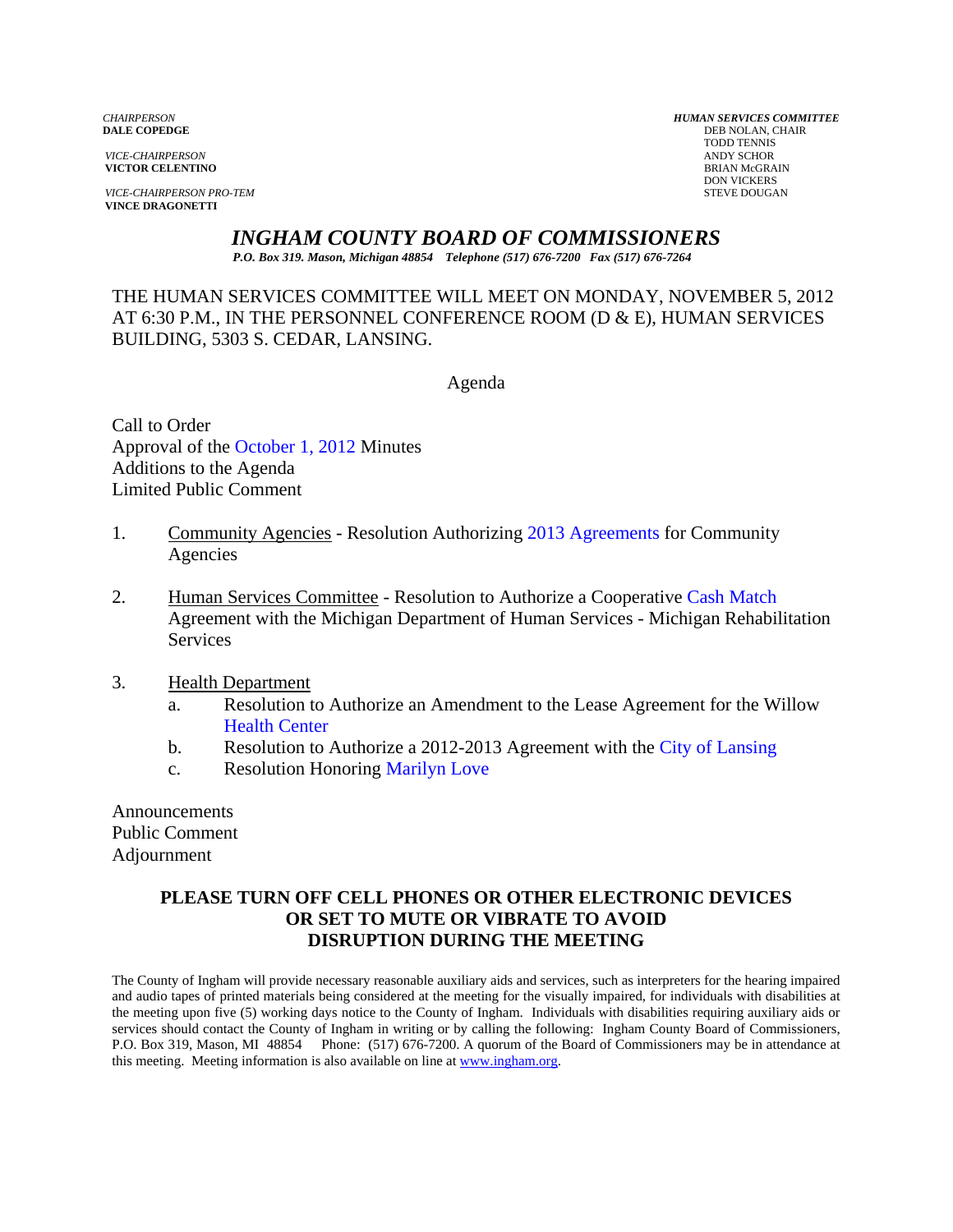## HUMAN SERVICES COMMITTEE October 1, 2012 **Minutes**

<span id="page-1-0"></span>

| <b>Members Present:</b> | Deb Nolan, Todd Tennis, Brian McGrain, Don Vickers, and Steve Dougan                                                                                                                        |
|-------------------------|---------------------------------------------------------------------------------------------------------------------------------------------------------------------------------------------|
| Members Absent:         | Andy Schor                                                                                                                                                                                  |
| <b>Others Present:</b>  | Board Chairperson Copedge, Jared Cypher, Chuck Gray, Renée Branch<br>Canady, Deb Brinson, Randy Bell, Denise Chrysler, Jan Kimble, Denise<br>Coats, Angela Leyrer, Barb Mastin, and others. |

The meeting was called to order by Chairperson Nolan at 6:40 p.m. in the Personnel Conference Room "D & E" of the Human Services Building, 5303 S. Cedar Street, Lansing.

Approval of the September 20, 2012 Minutes The September 20, 2012 Minutes were approved as submitted.

## Additions to the Agenda

- 0. Late Interview Denise Chrysler for the Board of Health Advisory Board
- 4. Late Presentation Otto Community Health Center

Limited Public Comment None.

## 0. Interview – Denise Chrysler for the Board of Health Advisory Board

The Committee interviewed Denise Chrysler for the Board of Health Advisory Board. Ms. Chrysler is being interviewed today because she will be absent during the scheduled October 15, 2012 interviews. Ms. Chrysler disclosed she is married to Paul Pratt, Ingham County Deputy Drain Commissioner.

Comms. Nolan, McGrain and Tennis disclosed that they know Ms. Chrysler further disclosing that they have received contributions from Paul Pratt. Comms. Copedge and Dougan disclosed they know Ms. Chrysler.

# MOVED BY COMM. DOUGAN, SUPPORTED BY COMM. TENNIS, TO APPROVE A CONSENT AGENDA FOR THE FOLLOWING ITEMS:

1. MSU Extension - Resolution Recognizing "World Food Day" on October 16, 2012, "National Food Day" on October 24, 2012 and the Related Local Events of "Food Fest 2012" in Ingham County

Mr. Bell provided a handout.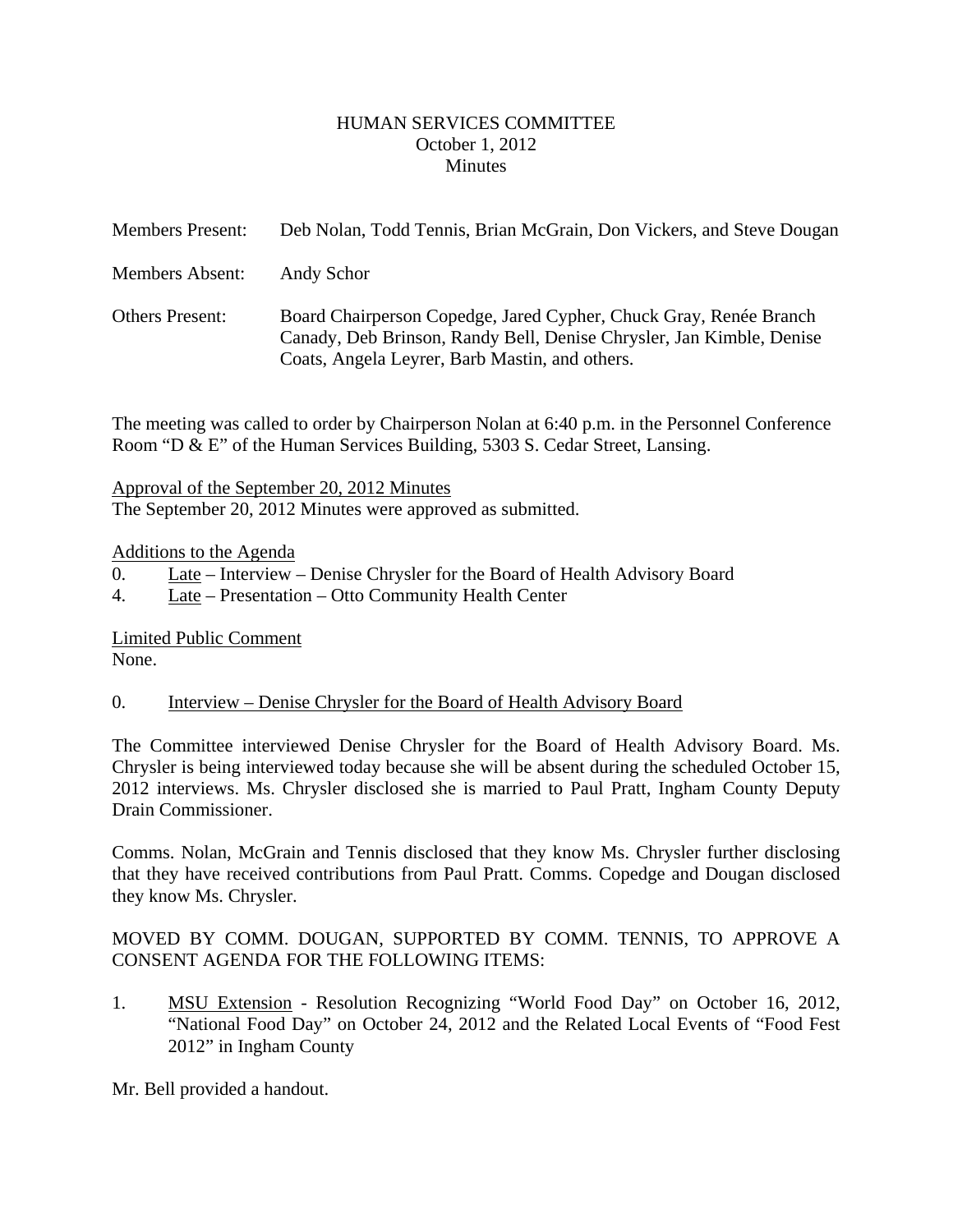- 2. Health Department
	- a. Resolution to Amend the Agreements with the Michigan Primary Care Association for Medicaid and Chip Outreach and Enrollment Services
	- b. Resolution to Authorize 2012-2013 Public Health Service Agreement with the Ingham Health Plan Corporation
	- e. Resolution Honoring Carolyn Redman
	- f. Resolution Honoring Employees of the Otto Community Health Center

MOTION CARRIED UNANIMOUSLY. Absent: Comm. Schor

MOVED BY COMM. DOUGAN, SUPPORTED BY COMM. TENNIS, TO APPROVE THE ITEMS ON THE CONSENT AGENDA.

MOTION CARRIED UNANIMOUSLY. Absent: Comm. Schor

- 2. Health Department
	- c. Resolution to Amend the Contract with JoHo Technologies, Inc.

# MOVED BY COMM. MCGRAIN, SUPPORTED BY COMM. TENNIS, TO APPROVE THE RESOLUTION TO AMEND THE CONTRACT WITH JOHO TECHNOLOGIES, INC.

Comm. Dougan questioned if Safe Records Center LLC of Delhi Township was given the opportunity to bid. Ms. Brinson stated this has been a long standing contract with JOHO Technologies plus they process checks. Ms. Brinson stated she would look into Safe Records and inquire if they also process checks.

MOTION CARRIED UNANIMOUSLY. Absent: Comm. Schor

d. Resolution to Authorize an Extended Agreement with Midland County Educational Services Agency for Services Associated with the Great Start Regional Child Care Resource Center

MOVED BY COMM. DOUGAN, SUPPORTED BY COMM. TENNIS, TO APPROVE THE RESOLUTION TO AUTHORIZE AN EXTENDED AGREEMENT WITH MIDLAND COUNTY EDUCATIONAL SERVICES AGENCY FOR SERVICES ASSOCIATED WITH THE GREAT START REGIONAL CHILD CARE RESOURCE CENTER.

Comm. McGrain asked for the pattern of events since this is over. Dr. Branch Canady explained the MCESA contract has been in flux at their level. They initially went to a five month extension then expanded another month. She pointed out they have been paying the County in the absence of a contract and are now catching up on their paper work. She noted they are traditionally late.

Comm. Dougan asked if there will be a continuation after these dates. Dr. Branch Canady stated there is an upcoming resolution for an extension from October 1, 2012 to September 30, 2013. She then explained it is not quite a continuation because it is significantly less due to a grant loss. Comm. Dougan asked if the scope of work will be changing because of the grant loss specifically the Office for Young Children personnel budget cuts and will that impact the contract. Dr. Branch Canady explained the portion that remains was taken into consideration in the budget process including personnel.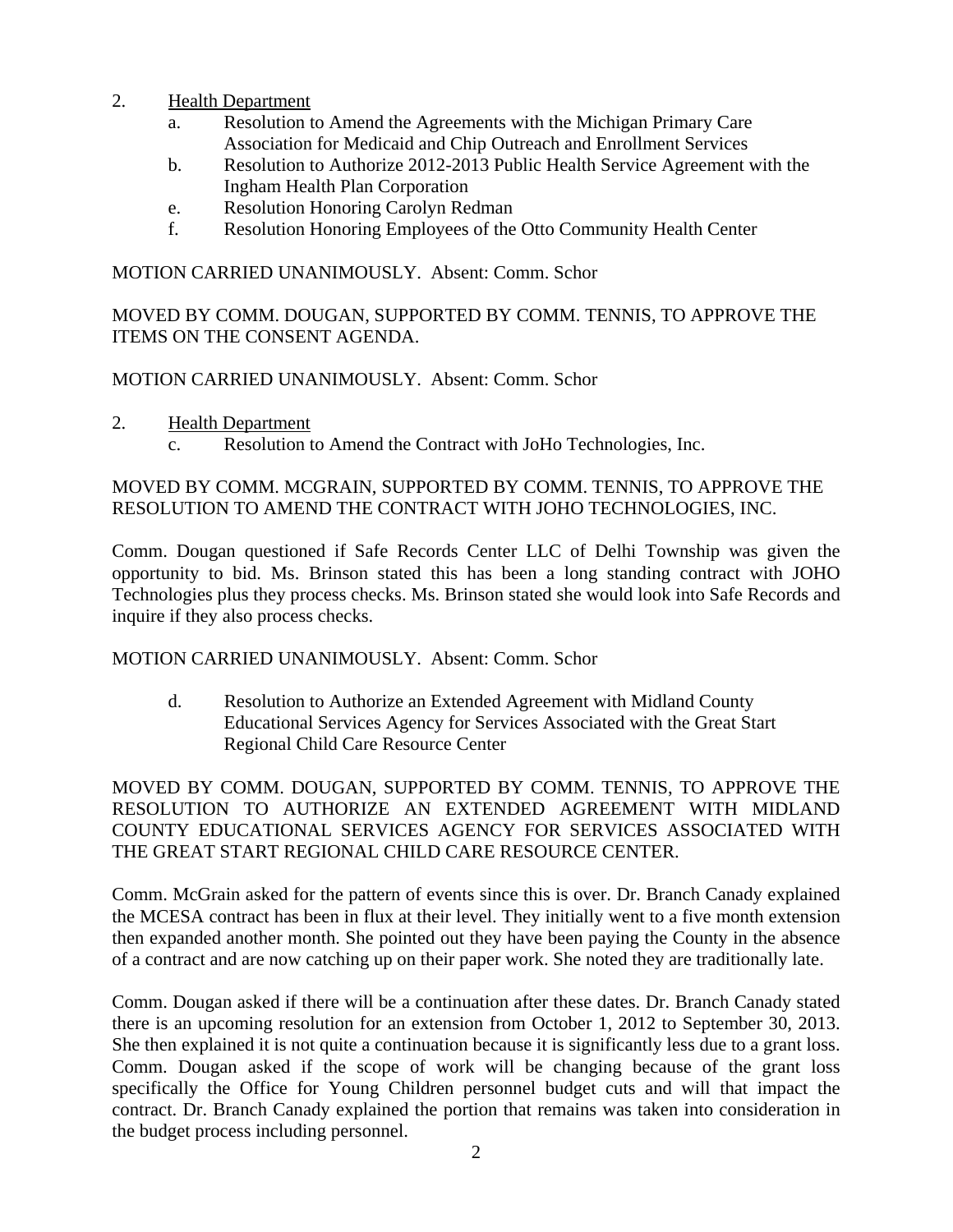#### MOTION CARRIED UNANIMOUSLY. Absent: Comm. Schor

g. Resolution to Amend Resolution #10-394 to Extend the Cooperative Operational Agreement with the Ingham Community Health Center Board of Directors

MOVED BY COMM. MCGRAIN, SUPPORTED BY COMM. TENNIS, TO APPROVE THE RESOLUTION TO AMEND RESOLUTION #10-394 TO EXTEND THE COOPERATIVE OPERATIONAL AGREEMENT WITH THE INGHAM COMMUNITY HEALTH CENTER BOARD OF DIRECTORS.

Comm. Nolan noted this did not get staff recommendation asking for an explanation of their concern.

Mr. Cypher stated they were reluctant to include this in the agenda because back in February Ms. Prorok, Management Solutions Consulting Group Inc. (MSCG) provided a presentation and recommendations plus there has not been an agreement in place since December  $31<sup>st</sup>$ . Mr. Cypher explained according to the consultant there needs to be an agreement in place to continue viably moving forward plus the agreement needs significant revisions. Mr. Cypher stated the Controller's Office would like to have further discussions about the agreement with the Health Department in order to move forward.

Mr. Cypher referenced the  $1<sup>st</sup>$  Be It Further Resolved that authorizes a process to revise the existing cooperative operational agreement suggesting an aggressive time table. Chairperson Nolan acknowledged this resolution is asking for an extension through September 30, 2013 then asked what the Controller's office recommends. Mr. Cypher stated they would like an agreement that supersedes this agreement approved by the Board of Commissioners several months before September 30, 2013. Chairperson Nolan asked if he is suggesting February or March a year from Ms. Prorok's presentation. Ms. Brinson stated that the Health Department received Ms. Prorok's report in June 2012 then described the multi-step approval process including negotiations and HRSA's review. She further described the FQHC compliance. Ms. Brinson stated that realistically the process could not be completed until June.

There was a discussion to amend the resolution to September 30, 2012 or sooner, or, no later than September 30, 2012. Dr. Branch Canady informed the Committee it is always the goal of the Health Department to move expediently and avoid delays. She provided the Committee with a series of events that caused this delay which included a change in the guidelines. She expressed her concern of meeting a June deadline and affirmed that the Health Department will work with due diligence to work as efficiently as possible given the process and keeping the Controller, CHC Board and HRSA requirements in mind. Ms. Brinson explained why bringing forth an agreement that has not been approved by the CHC Board and HRSA could become cumbersome and futile. Mr. Cypher acknowledged that there is no control over HRSA suggesting the date does not need to be changed but a target date on the process could be established.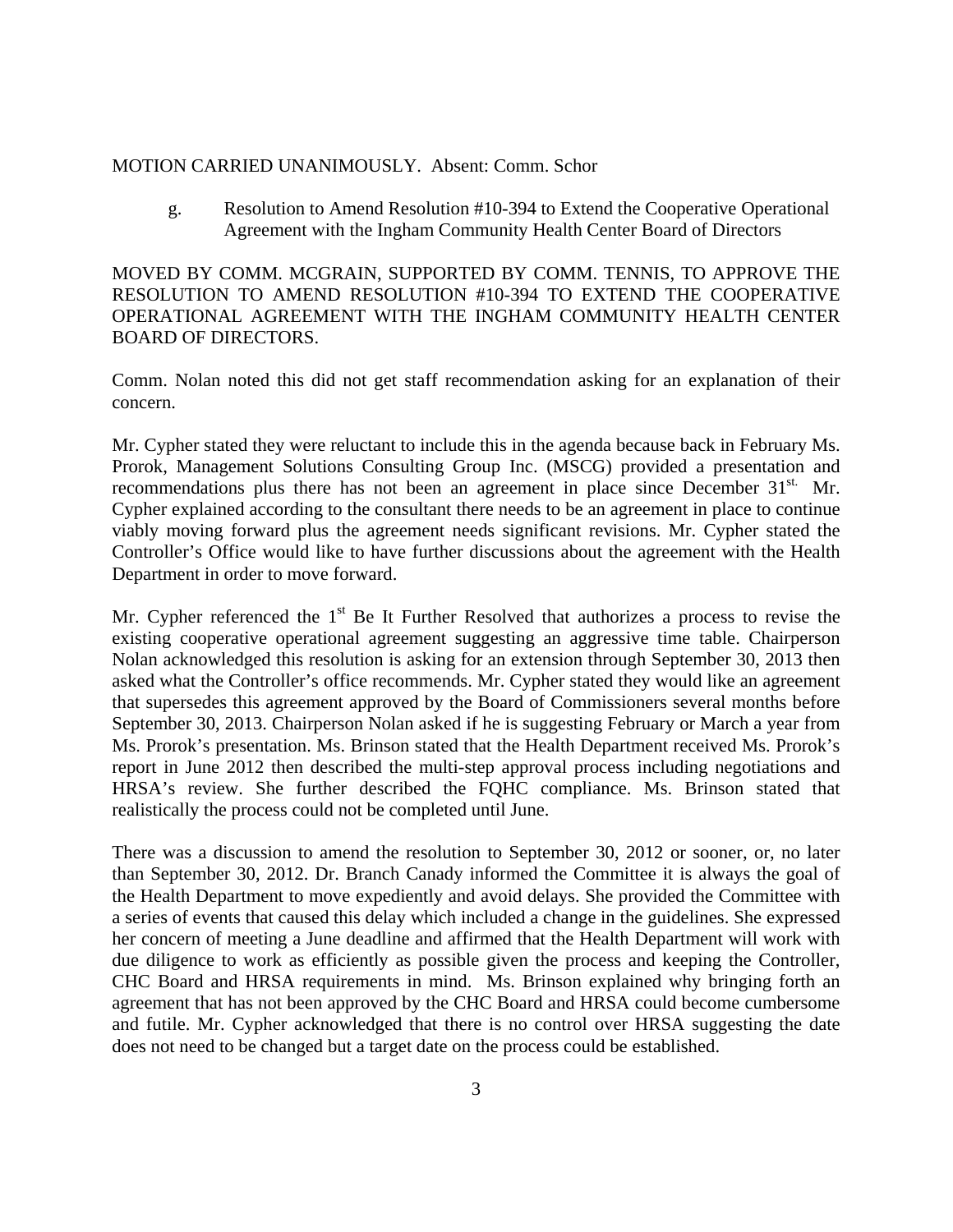Comm. Tennis stated that the County is under federal scrutiny because there is an advantage to receiving funds and as a result anything done at the County level can have an impact on that relationship. He acknowledged the timely nature of the agreement and is not interest in changing the language which may change events. However, he strongly suggested based on how the Health Department described the process that the Controller's Office have a seat at the table beginning with Step 1 instead of further along in the process. Comm. McGrain agreed with Comm. Tennis and is satisfied with the language.

MOTION CARRIED UNANIMOUSLY. Absent: Comm. Schor

3. Controller's Office - Resolution Authorizing Adjustments to the 2012 Ingham County Budget

# MOVED BY COMM. MCGRAIN, SUPPORTED BY COMM. TENNIS, TO APPROVE THE RESOLUTION AUTHORIZING ADJUSTMENTS TO THE 2012 INGHAM COUNTY BUDGET.

Comm. Dougan stated that he does not like consenting Budget Adjustments and that is why this agenda item was not included in the consent. He asked Chairperson Nolan if this could be an open opportunity to recognize anything that comes to a Commissioners attention pointing out the Court numbers. He also asked if the Chairperson preferred that discussion go to the Finance Committee. Chairperson Nolan stated her preference of it being addressed at the Finance Committee. Comm. Tennis noted although not a policy generally it is discussed at the designated Liaison Meeting. Comm. McGrain mentioned that he would like to see contingency funds revert back to the General Fund.

MOTION CARRIED UNANIMOUSLY. Absent: Comm. Schor

4. Presentation – Otto Community Health Center

Otto Community Health Center: Jan Kimball, Program Coordinator; Angela Leyrer, Nurse; and Denise Coats, Nurse Practitioner

Comm. Dougan asked if the Otto location is long term. Ms. Brinson explained it is uncertain because the Lansing School District is evaluating the use of all their properties; however, the County has had a very long relationship with the Lansing School District and it is not in the immediate future. Ms. Mastin noted that nothing will be done until current renovations of various school district buildings are completed.

Comm. Dougan expressed his concern that there is sensitivity by the community of how school properties are used because of the locations. Comm. Nolan stated the Land Bank has been in discussions with the Lansing School District on their plans for the use and policy of the school buildings that will be offered for sale and/or lease.

Ms. Kimball provided the Committee with her background, the history of the Otto Community Health Center and the number of providers at the center. She described the services provided then pointed out the number of visits and payor mix in the handout. She noted the Center is also open in the summer and holidays.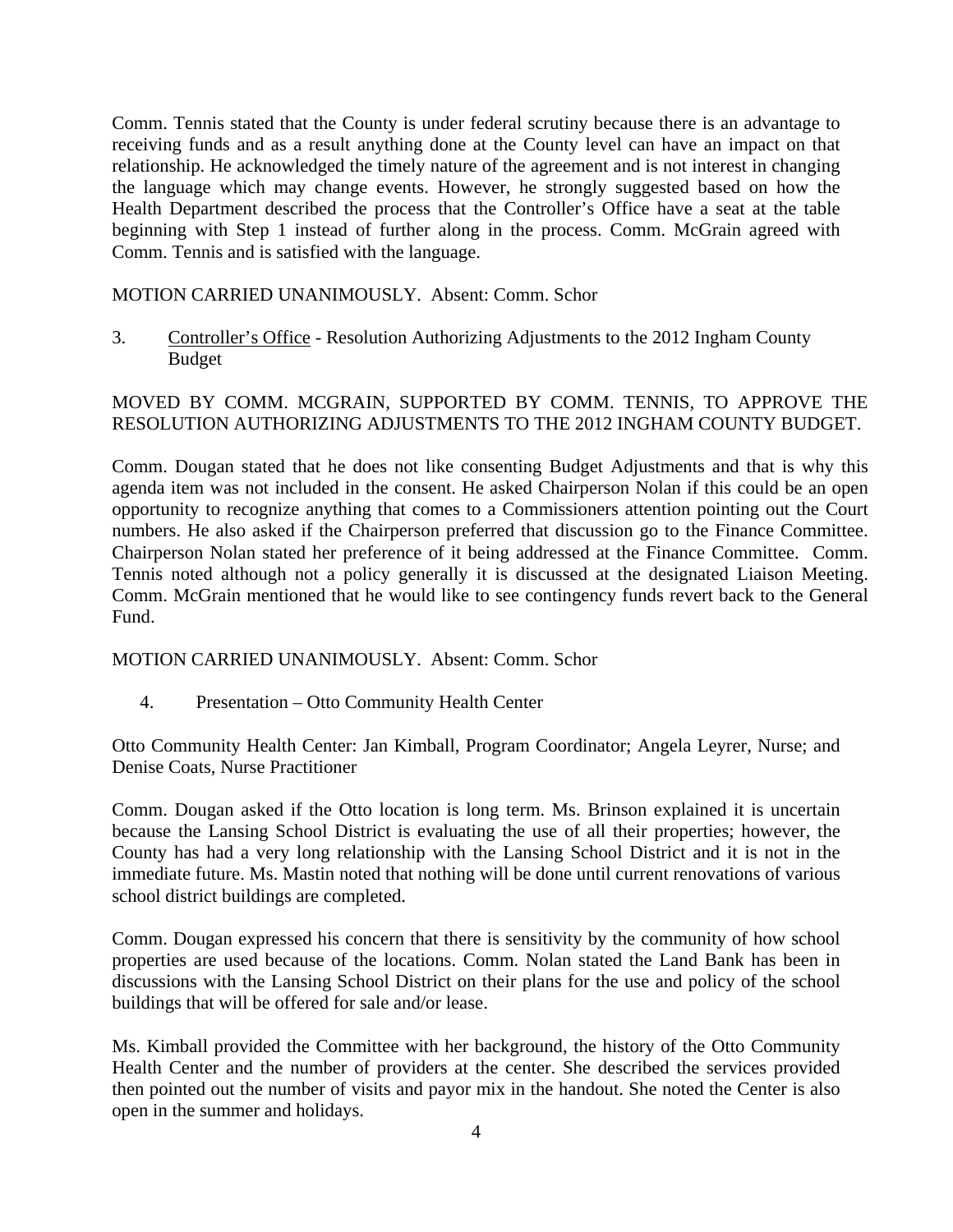Comm. Nolan questioned if space is available at Eastern High School. Ms. Kimball acknowledged space is limited but it is larger than Sexton's Health Center. She explained that there is a small suite of offices that will be renovated into the new space including: 2 exam rooms, a lab, area for a social worker, office space and 2 mini offices for waiting rooms.

Comm. Dougan asked what the accessibly is for people who are not in school. Ms. Kimball stated Eastern is a school based program not a community center that serves adults. She noted that students from other schools can be seen. Comm. McGrain questioned how many adults will be seen at the Otto Community Health Center. Ms. Brinson stated there are approximately 300 patients currently that will continue to stay at Otto and an expected 1,000 more when opening to primary care patients. Comm. McGrain asked how many students will be seen at Eastern. Ms. Kimball stated that is to be seen; however, expects there will be plenty of students providing the example of Sexton's Health Center. Comm. Nolan asked if there is testing for sexually transmitted diseases and pregnancy. Ms.Kimball answered yes explaining by law they are not able to provide contraception so those students are referred to the Willow Center. Comm. Nolan asked if there are referrals to Planned Parenthood. Ms. Kimball answered no. Comm. Nolan asked if there were educational opportunities in the classroom. Ms. Leyrer stated she has provided information on asthma in the classroom. Ms. Kimball explained part of a grant requires some classroom education. Comm. Dougan asked if smoking prevention or cessation is discussed. Ms. Kimball stated the State is pushing obesity education but there are discussions along with drugs.

#### Announcements

Comm. Vickers asked if the informational items regarding the Ingham Health Plan Millage are prepared. Dr. Branch Canady stated Ms. Reynolds is still working on it. Chairperson Nolan asked if Dr. Branch Canady would provide the information to all of the Committee members. Dr. Branch Canady agreed to do so.

Dr. Branch Canady informed the Committee that tomorrow the Lansing State Journal will have a front page article on Infant Mortality. There was a brief discussion of infant mortality.

Comm. McGrain announced that he and Chairperson Nolan will be attending a Land Bank Conference on October 15, 2012 that could conflict with the start of the Human Services Meeting. He suggested the meeting be canceled if the agenda will be short. Dr. Branch Canady will contact the Controller's Office with the agenda items in the next couple of days to determine the feasibility of canceling the meeting.

Public Comment None.

The meeting adjourned at approximately 7:32 p.m.

Respectfully submitted,

Julie Buckmaster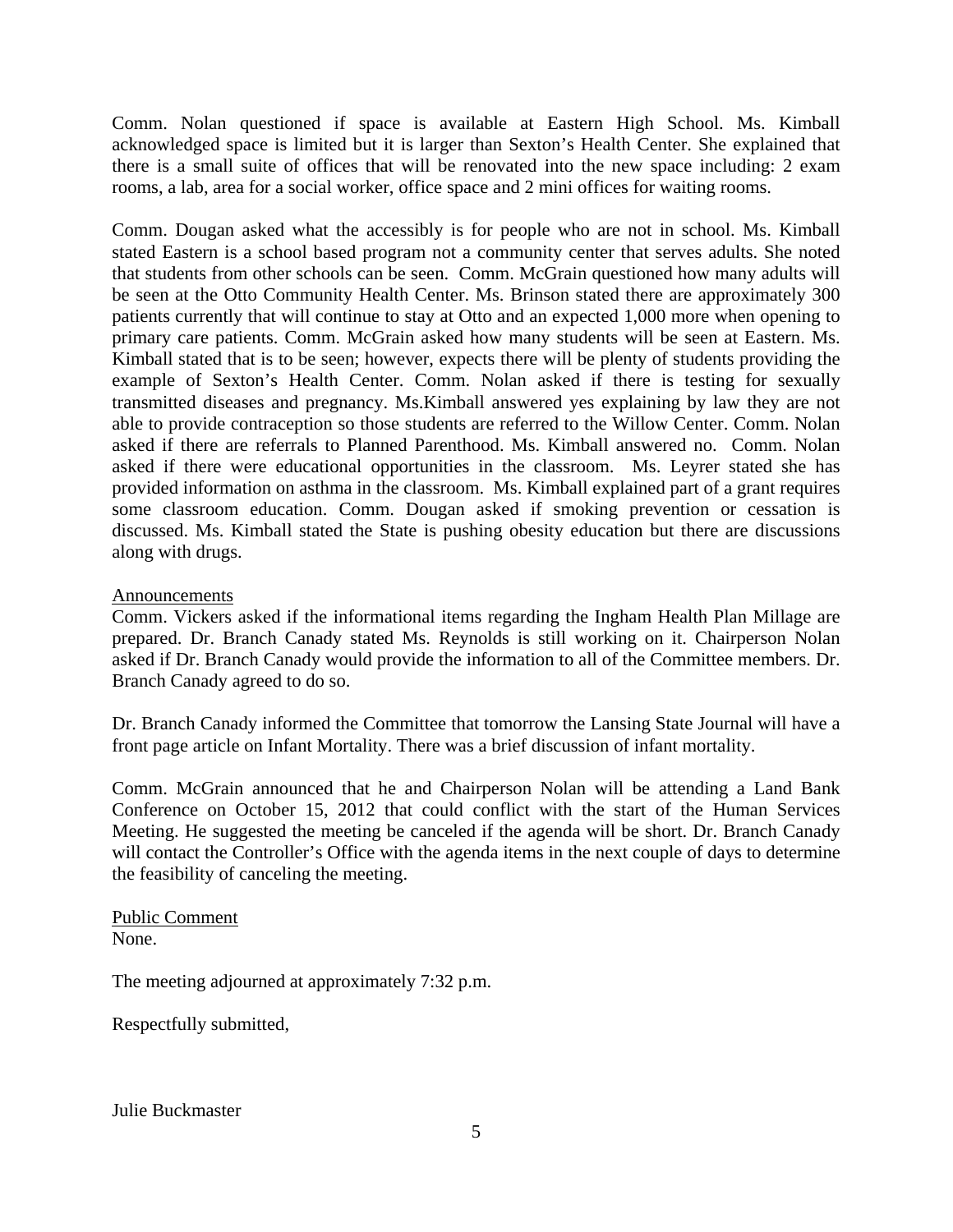# **NOVEMBER 5, 2012 HUMAN SERVICES AGENDA STAFF REVIEW SUMMARY**

## **ACTION ITEMS:**

## **The Assistant Deputy Controller is recommending approval of the following resolutions:**

*1. Community Agencies – Resolution Authorizing 2013 Agreements for Community Agencies*  This resolution approves community agency funding for FY 2013. Each application was evaluated based on the "meeting basic needs" criteria as approved in Board of Commissioners resolution #12-200. For 2013, Twentynine (29) agencies requested a total of \$212,620; and \$185,720 is included in the 2013 Budget for community agency funding. The recommendation is to completely fund the requests of the agencies that submitted applications that "meet basic needs" based upon the criteria set forth by the Board of Commissioners earlier this year. Those agencies that do not "meet basic needs" are funded at half their 2012 allocation. One agency submitted their application late, and received a recommendation of \$0. In the event that the initial recommendation from the Controller's Office is unchanged by the Board of Commissioners there would be some leftover funds (\$4,800) from the 2013 community agency budget of \$185,720. The recommendation is that those leftover funds be returned to the 2013 Contingency Fund.

## *2. Human Services Committee – Resolution to Authorize a Cooperative Cash Match Agreement with the Michigan Department of Human Services – Michigan Rehabilitation Services*

This resolution authorizes Ingham County to act as the fiduciary pass-through agency in a cash match agreement with the Michigan Department of Labor and Economic Growth – Michigan Rehabilitation Services to provide vocational guidance and counseling, employment related training and transportation, and placement supports to individuals with disabilities who are eligible for MRS services. Match funding is provided by Peckham, Inc. The agreement will not exceed \$370,370 (\$100,000 local match). The agreement Michigan Rehabilitation Services will be for the time period of October 1, 2012 through September 30, 2013.

#### *3. Health Department*

*a. Resolution to Authorize an Amendment to the Lease Agreement for the Willow Health Center*  This resolution modifies the existing lease agreement to state that the landlord will provide adequate assurances of performance. The amendment will also state that in the event that the space at 306 W. Willow, Lansing, MI is not maintained by the landlord, to protect both federal and county investment, Ingham County will maintain the facilities at the landlord's expense. All other terms of the agreement will remain in effect.

#### *b. Resolution to Authorize a 2012-2013 Agreement with the City of Lansing*

This resolution authorizes an agreement with the City of Lansing. Lansing will provide \$80,000 to support the following services:

- 1. Adult Health/STI Clinic
- 2. Health Care Access
- 3. Child Care Scholarship Program
- 4. High Risk Adolescent Program

#### **OTHER ITEMS:**

*3c. Resolution Honoring Marilyn Love*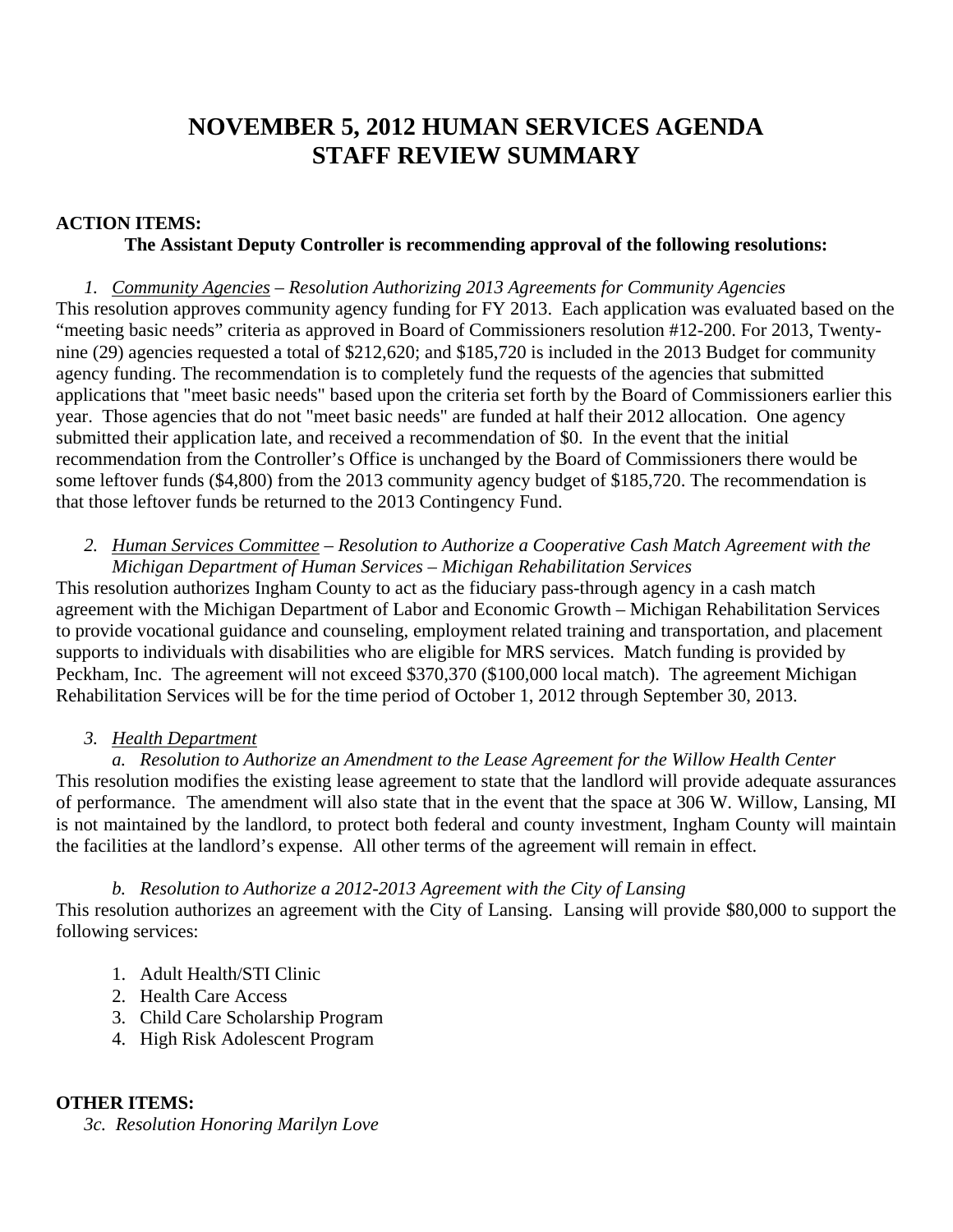## **Agenda Item 1**

## MEMORANDUM

<span id="page-7-0"></span>

| TO:   | Human Services and Finance Committees                         |
|-------|---------------------------------------------------------------|
| FROM: | Jared Cypher, Assistant Deputy Controller                     |
| RE:   | Resolution Authorizing 2013 Agreements for Community Agencies |
| DATE: | October 25, 2012                                              |

Attached is the resolution approving community agency funding for FY 2013. Each application was evaluated based on the "meeting basic needs" criteria as approved in Board of Commissioners resolution #12-200.

For 2013, Twenty-nine (29) agencies requested a total of \$212,620; and \$185,720 is included in the 2013 Budget for community agency funding. The recommendation is to completely fund the requests of the agencies that submitted applications that "meet basic needs" based upon the criteria set forth by the Board of Commissioners earlier this year. Those agencies that do not "meet basic needs" are funded at half their 2012 allocation. One agency submitted their application late, and received a recommendation of \$0. In the event that the initial recommendation from the Controller's Office is unchanged by the Board of Commissioners there would be some leftover funds (\$4,800) from the 2013 community agency budget of \$185,720. The recommendation is that those leftover funds be returned to the 2013 Contingency Fund.

Binders containing the applications of each agency have been previously distributed to you. Please bring those with you to the meeting, as they will provide helpful information for your discussions.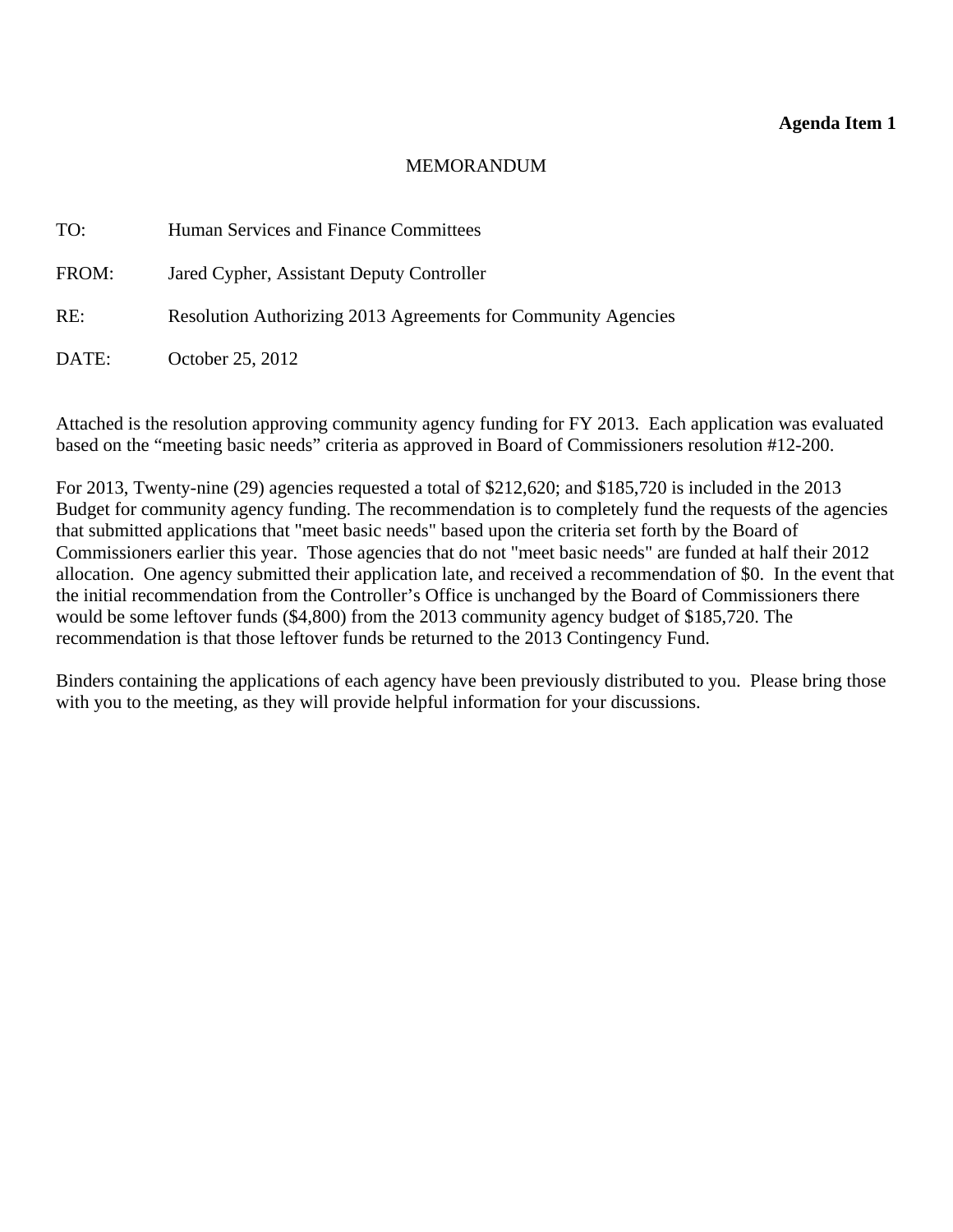# **Agenda Item 1**

Introduced by the Human Services and Finance Committees of the:

# INGHAM COUNTY BOARD OF COMMISSIONERS

# **RESOLUTION AUTHORIZING 2013 AGREEMENTS FOR COMMUNITY AGENCIES**

WHEREAS, the 2013 Ingham County Budget has been approved by the Board of Commissioners; and

WHEREAS, under the Community Agency Program a number of agencies have been allocated funds to provide important services that are consistent with the County's Strategic Planning objective to Ingham County residents; and

WHEREAS, the 2013 budget includes \$185,720 allocated for community agencies; and

WHEREAS, the Controller/Administrator has provided recommended funding levels for each agency that were determined using the criteria set forth in Resolution #12-200.

THEREFORE BE IT RESOLVED, the Ingham County Board of Commissioners hereby directs the County Attorney to draft contracts for the period of January 1, 2013 through December 31, 2013, in the amount specified for each community agency listed on the attached, for the services to Ingham County residents previously approved by the Human Services and Finance Committees.

BE IT FURTHER RESOLVED, any funds included in the 2013 budget for community agencies that are not allocated through this resolution will be re-appropriated to the 2013 contingency fund, and the Controller/Administrator is authorized to make the necessary budget adjustments.

BE IT FURTHER RESOLVED, that the Board Chairperson and County Clerk are authorized to sign the necessary documents after review by the County Attorney.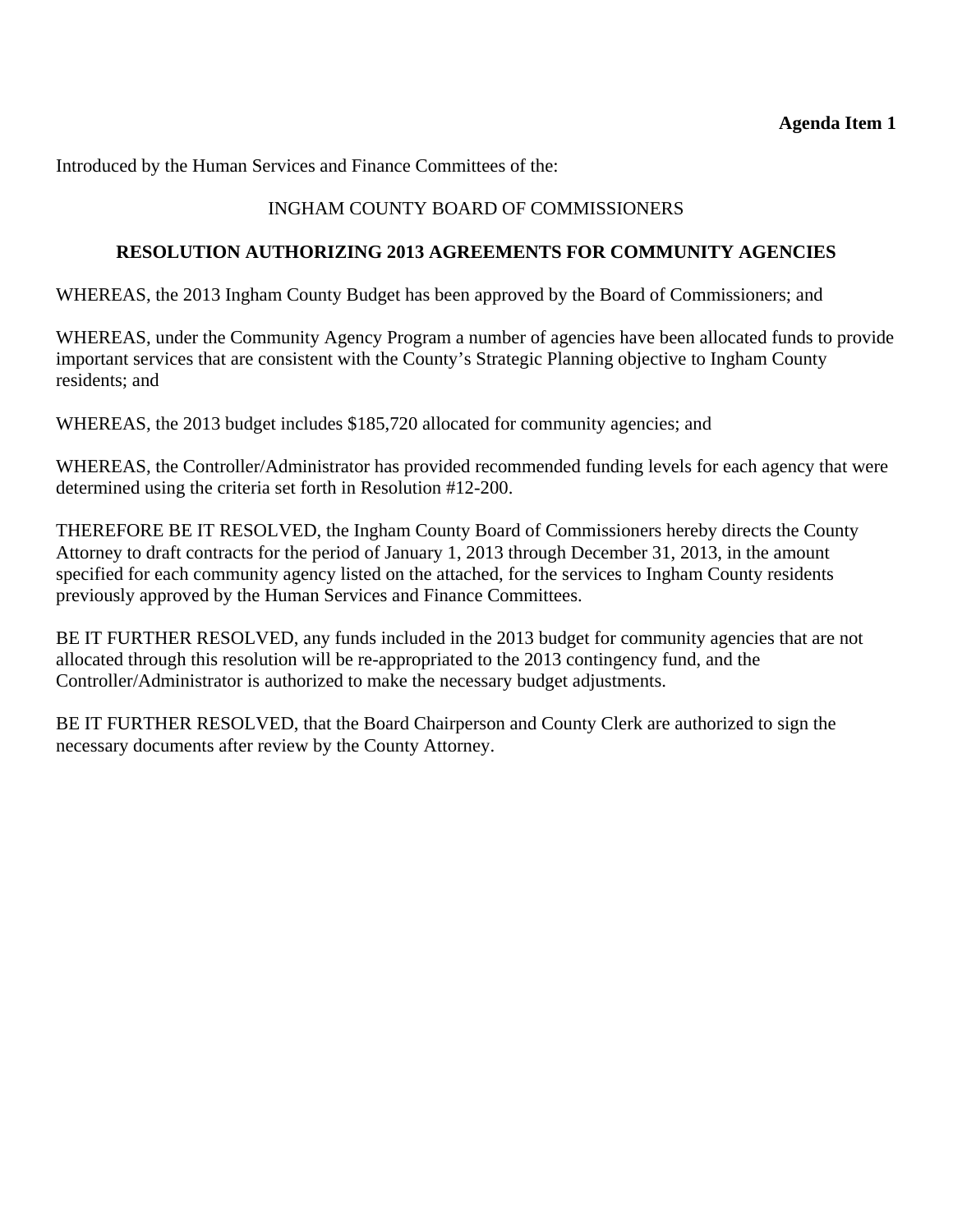| <b>ORGANIZATION</b>                            | <b>PROGRAM</b>                                                                                                                                                                                                                                                            | 2013<br><b>REQUEST</b> | 2012 AMT.<br><b>RECEIVED</b> | 2013<br><b>CONTROLLER</b><br><b>RECOMMENDATION</b> | <b>2013 HUMAN SERVICES</b><br><b>COMMITTEE</b><br><b>RECOMMENDATION</b> | 2013 FINANCE<br><b>COMMITTEE</b><br><b>RECOMMENDATION</b> |
|------------------------------------------------|---------------------------------------------------------------------------------------------------------------------------------------------------------------------------------------------------------------------------------------------------------------------------|------------------------|------------------------------|----------------------------------------------------|-------------------------------------------------------------------------|-----------------------------------------------------------|
| Addiction Relief & Supported<br>Recovery, Inc. | <b>ARSR Support Services: Assist</b><br>recovering homeless addicts and<br>alcoholics by providing safe,<br>sober housing and support<br>services.                                                                                                                        | \$11,000.00            | \$5,000.00                   | \$11,000.00                                        |                                                                         |                                                           |
| <b>Advent House Ministries</b>                 | <b>Weekend Day shelter Program:</b><br>Food, shelter, educational and<br>employment services to homeless<br>people.                                                                                                                                                       | \$8,000.00             | \$5,000.00                   | \$8,000.00                                         |                                                                         |                                                           |
| Boys & Girls Club of Lansing                   | Food Program: To provide Food<br>to Youth throughout the year.<br>Also, Lansing School District's<br>"summer Food Nutrition<br>Program" to provide school<br>lunches for 5 weeks in the<br>summer. Emergency food<br>packages to families on Fridays<br>for weekend food. | \$5,200.00             | \$5,200.00                   | \$5,200.00                                         |                                                                         |                                                           |
| Capital Area Community Services,<br>Inc.       | <b>Low Income Heating</b><br><b>Assistance:</b> Direct home heating<br>assistance for low income<br>individuals in rural Ingham<br>County with an emphasis on<br>seniors 60+ in age.                                                                                      | \$8,500.00             | \$8,500.00                   | \$8,500.00                                         |                                                                         |                                                           |
| Capital Area Literacy Coalition                | <b>Literacy Services for Adults</b><br>and Children: Free, confidential<br>literacy diagnosis, children's<br>books, mentoring and one-on-one<br>tutoring resulting in increased<br>literacy skills.                                                                       | \$3,500.00             | \$2,250.00                   | \$1,125.00                                         |                                                                         |                                                           |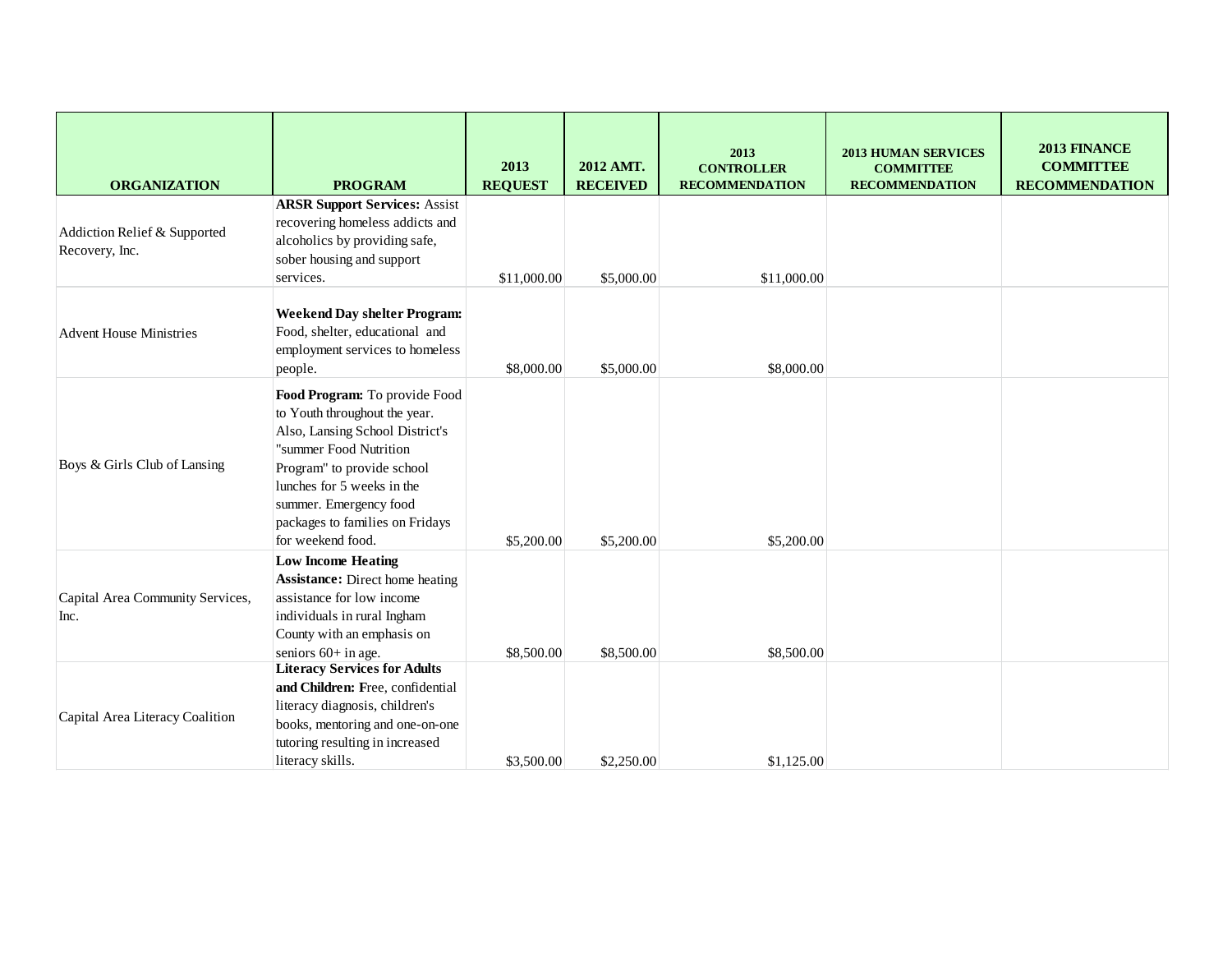|                                   | Roots & Wings Strengthening          |             |             |             |  |
|-----------------------------------|--------------------------------------|-------------|-------------|-------------|--|
|                                   | Families: Program Supplies for       |             |             |             |  |
|                                   | six sessions for 120 parents and     |             |             |             |  |
|                                   | youth, of structured intervention    |             |             |             |  |
| Cristo Rey Community Center       | and educational program for          |             |             |             |  |
|                                   | families with DHS and/or CPS         |             |             |             |  |
|                                   | and adolescents in the juvenile      |             |             |             |  |
|                                   | justice system or at risk of         |             |             |             |  |
|                                   | behavioral problems including        |             |             |             |  |
|                                   | substance abuse.                     | \$1,800.00  | \$1,000.00  | \$500.00    |  |
|                                   | <b>Prescription Assistance</b>       |             |             |             |  |
|                                   | Program: Guide low income,           |             |             |             |  |
|                                   | uninsured individuals to access      |             |             |             |  |
|                                   | needed medications for chronic       |             |             |             |  |
| Cristo Rey Community Center       | diseases free of charge from         |             |             |             |  |
|                                   | pharmaceutical companies'            |             |             |             |  |
|                                   | patient assistance programs, and     |             |             |             |  |
|                                   | vouchers for emergency               |             |             |             |  |
|                                   | medications.                         | \$4,000.00  | \$4,000.00  | \$4,000.00  |  |
|                                   |                                      |             |             |             |  |
|                                   |                                      |             |             |             |  |
| Cristo Rey Community Center (NEW) | <b>Direct Assistance Food Pantry</b> |             |             |             |  |
|                                   | <b>Progam:</b> Provide food to low   |             |             |             |  |
|                                   | income individuals or families       |             |             |             |  |
|                                   | with Lansing addresses.              | \$4,000.00  | \$0.00      | \$4,000.00  |  |
|                                   | <b>Services for Victims of</b>       |             |             |             |  |
|                                   | <b>Domestic Violence and Their</b>   |             |             |             |  |
|                                   | Children: Meeting basic needs of     |             |             |             |  |
|                                   | domestic violence victims            |             |             |             |  |
| EVE, Inc.                         | including shelter, food, clothing,   |             |             |             |  |
|                                   | transportation, legal protections,   |             |             |             |  |
|                                   | crisis intervention, emotional       |             |             |             |  |
|                                   | support, access to safe housing      |             |             |             |  |
|                                   | resources, and utilities.            | \$15,000.00 | \$14,000.00 | \$15,000.00 |  |
|                                   | <b>Crossroads Homeless Youth</b>     |             |             |             |  |
| <b>Gateway Community Services</b> | <b>Shelter:</b> Personnel costs      |             |             |             |  |
|                                   | associated with the Crossroads       |             |             |             |  |
|                                   | Shelter for homeless teenagers.      | \$15,300.00 | \$15,300.00 | \$15,300.00 |  |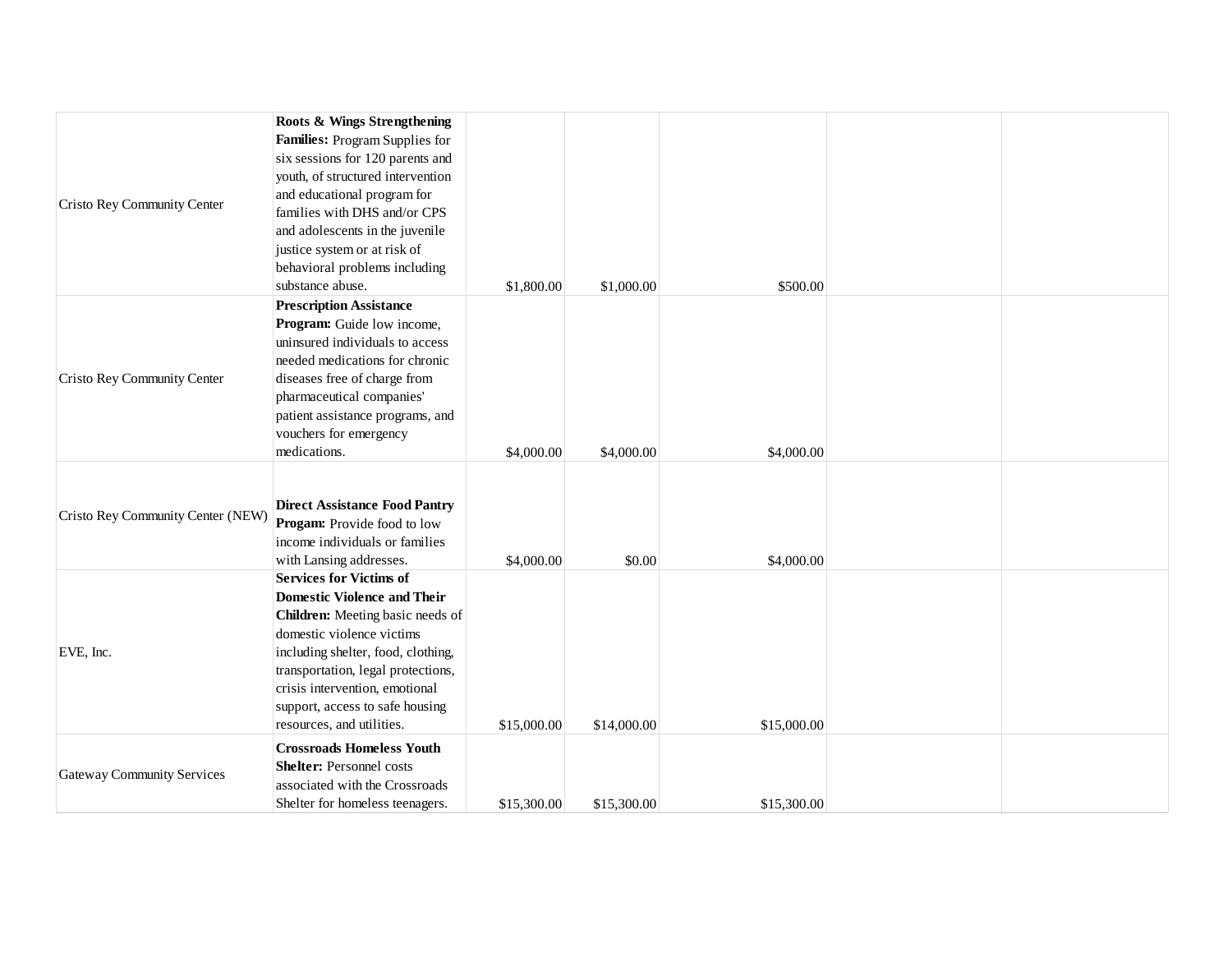| Greater Lansing Food Bank - Garden<br>Project           | <b>Gardening and Gleaning</b><br>Program: 600 Low-income<br>households in the Lansing area<br>grow their own vegetables in<br>home gardens and community<br>plots, low-income residents<br>receive fruits and vegetables<br>through gleaning efforts.                                                                 | \$6,500.00  | \$6,500.00 | \$6,500.00  |  |
|---------------------------------------------------------|-----------------------------------------------------------------------------------------------------------------------------------------------------------------------------------------------------------------------------------------------------------------------------------------------------------------------|-------------|------------|-------------|--|
| Greater Lansing Housing Coalition<br>(NEW)              | <b>Ballentine Apartment Program:</b><br>Program based housing to<br>homeless with special needs.                                                                                                                                                                                                                      | \$7,050.00  | \$0.00     | \$7,050.00  |  |
| Habitat for Humanity of Greater<br><b>Ingham County</b> | <b>Construction Truck: Purchase a</b><br>reliable truck for construction.                                                                                                                                                                                                                                             | \$7,500.00  | \$7,500.00 | \$3,750.00  |  |
| Haven House                                             | <b>Emergency Shelter for</b><br><b>Homeless Families with</b><br>Children: Temporary shelter for<br>homeless families with children,<br>providing a place to sleep, job<br>and housing search assistance,<br>food, goal setting, and referrals to<br>community services.                                              | \$10,000.00 | \$8,000.00 | \$10,000.00 |  |
| Lansing Area Aids Network                               | <b>HIV/AIDS</b> Care and Prevention<br><b>Services:</b> Funding to supplement<br>current program funding levels<br>and to continue the level of<br>medical case management, client<br>assistance, support services,<br>early intervention services and<br>prevention services that have<br>been provided in the past. | \$5,000.00  | \$5,000.00 | \$5,000.00  |  |
| Lansing Area Parents' Respite Center,<br>Inc.           | <b>Lifespan Respite Programs:</b><br>Provide 421 hours of respite for<br>caregivers to sustain the<br>provision of respite services and<br>enhance the quality of life for<br>family members and care-givers<br>of individuals affected by life<br>altering conditions.                                               | \$3,000.00  | \$3,000.00 | \$1,500.00  |  |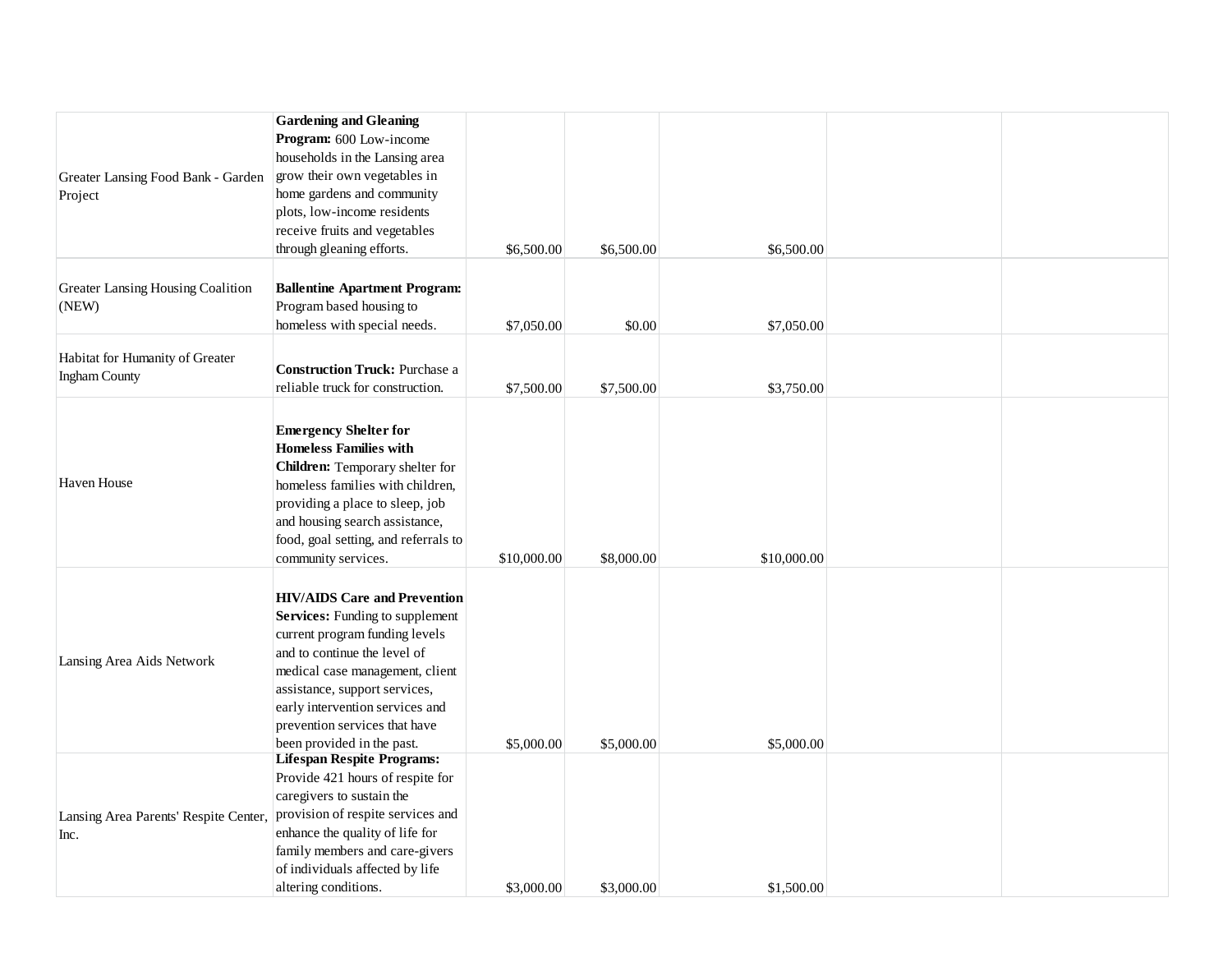|                                      | Food Pantry: Provide services                    |             |             |             |  |
|--------------------------------------|--------------------------------------------------|-------------|-------------|-------------|--|
|                                      | to low-income families including                 |             |             |             |  |
|                                      | food assistance, medical                         |             |             |             |  |
| Leslie Outreach, Inc.                | referrals/assistance, blankets,                  |             |             |             |  |
|                                      | clothing, housing                                |             |             |             |  |
|                                      | referrals/assistance,                            |             |             |             |  |
|                                      | transportation and other services.               | \$1,250.00  | \$1,000.00  | \$1,250.00  |  |
|                                      |                                                  |             |             |             |  |
|                                      | <b>Ongoing Crisis Intervention:</b>              |             |             |             |  |
|                                      | Ongoing crisis intervention                      |             |             |             |  |
| Listening Ear of East Lansing, Inc.  | counseling; short term,                          |             |             |             |  |
| (LATE)                               | paraprofessional counseling and                  |             |             |             |  |
|                                      | advocacy for survivors of sexual                 |             |             |             |  |
|                                      | assault and their significant                    |             |             |             |  |
|                                      | others.<br><b>Affordable Housing Initiatives</b> | \$7,000.00  | \$3,175.00  | \$0.00      |  |
|                                      | for Economically                                 |             |             |             |  |
|                                      | <b>Disadvantaged People in</b>                   |             |             |             |  |
| MSU Detroit College of Law Clinical  | Ingham County: legal services,                   |             |             |             |  |
| Programs - Rental Housing Clinic     | insuring compliance with locals,                 |             |             |             |  |
|                                      | monitoring new laws for housing,                 |             |             |             |  |
|                                      | understand ing of law.                           | \$10,000.00 | \$5,500.00  | \$2,750.00  |  |
|                                      |                                                  |             |             |             |  |
|                                      | <b>Shelter, Advocacy and Support</b>             |             |             |             |  |
|                                      | for Domestic Violence                            |             |             |             |  |
|                                      | Survivors: Food and supplies for                 |             |             |             |  |
| <b>MSU</b> Safe Place                | shelter residents, advocacy                      |             |             |             |  |
|                                      | assistance for residents and non-                |             |             |             |  |
|                                      | residents, and cover the cost of                 |             |             |             |  |
|                                      | office and shelter telephone lines.              | \$12,820.00 | \$12,820.00 | \$12,820.00 |  |
|                                      |                                                  |             |             |             |  |
|                                      | <b>Housing and Substance Abuse</b>               |             |             |             |  |
| National Council on                  | <b>Treatment for Indigent Persons</b>            |             |             |             |  |
| Alcoholism/Lansing Regional Area,    | in Ingham County: Transitional                   |             |             |             |  |
| Inc.                                 | housing and treatment services                   |             |             |             |  |
|                                      | for Ingham County residents.                     | \$12,000.00 | \$17,000.00 | \$12,000.00 |  |
|                                      | <b>NWI ARRO Outreach</b>                         |             |             |             |  |
|                                      | <b>Assistance Program: Continue</b>              |             |             |             |  |
|                                      | to offer supportive wrap-around                  |             |             |             |  |
| Northwest Initiative / dba Northwest | services to any ex-offender living               |             |             |             |  |
| Lansing Healthy Communities          | in or returning to Ingham County                 |             |             |             |  |
|                                      | from a correctional facility. Run                |             |             |             |  |
|                                      | food pantry, clothing.                           | \$7,500.00  | \$7,500.00  | \$7,500.00  |  |
|                                      |                                                  |             |             |             |  |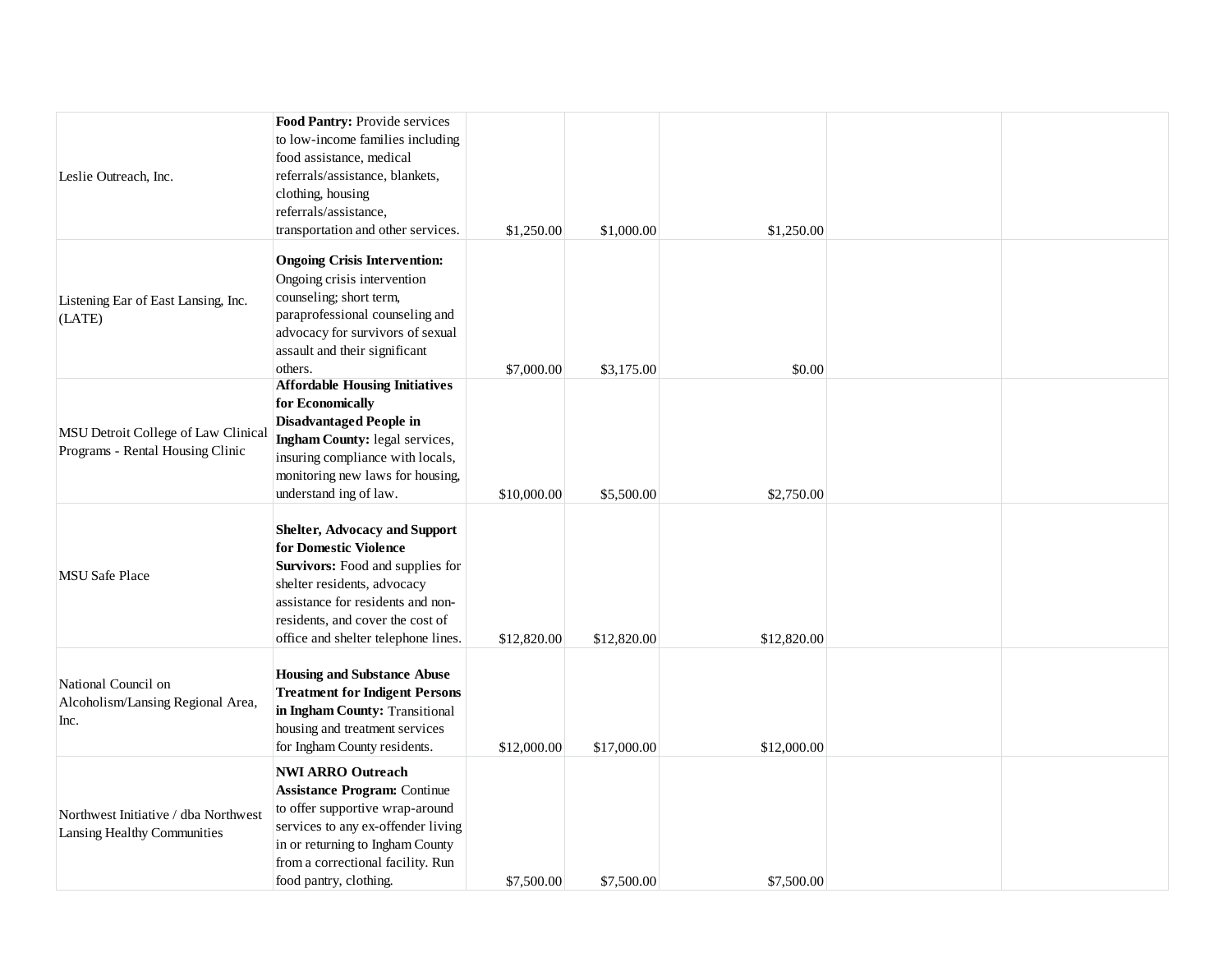|                                           | <b>Bridges:</b> Basic Needs supplies                                                                                                                                                 |              |              |              |        |        |
|-------------------------------------------|--------------------------------------------------------------------------------------------------------------------------------------------------------------------------------------|--------------|--------------|--------------|--------|--------|
| Refugee Development Center                | and assistance Outreach and                                                                                                                                                          |              |              |              |        |        |
|                                           | Referral.                                                                                                                                                                            | \$8,000.00   | \$8,000.00   | \$8,000.00   |        |        |
| Retired Senior and Volunteer Program      | <b>Capital Area Interfaith Respite</b><br>(CAIR): Serves families of the<br>frail elderly and chronically ill<br>seniors by providing free in-home<br>respite and friendly visiting. | \$2,700.00   | \$1,350.00   | \$675.00     |        |        |
| Rural Family Services of Ingham<br>County | <b>Rural Family Services Grant:</b><br>Emergency food, personal needs,<br>and emergency shelter and utility<br>payments for low-income county<br>residents.                          | \$14,000.00  | \$12,000.00  | \$14,000.00  |        |        |
| Southside Community Coalition             | <b>Providing Basic Needs to Low</b><br>Income Families: Food, clothing,<br>housing.                                                                                                  | \$6,000.00   | \$6,000.00   | \$6,000.00   |        |        |
| Southside Community Kitchen               | Feeding the Hungry: Provide<br>nutritious lunches, free of charge,<br>four days per week to anyone<br>who is hungry.                                                                 | \$3,500.00   | \$3,500.00   | \$3,500.00   |        |        |
| <b>St. Vincent Catholic Charities</b>     | <b>St. Vincent Catholic Charities:</b><br>Mental health counseling to<br>homeless people in the Permanent<br>Supportive Housing Program.                                             | \$5,000.00   | \$5,000.00   | \$2,500.00   |        |        |
| Stockbridge Community Outreach            | <b>Stockbridge Outreach: Ingham</b><br>County Grant: Food, utility<br>payments, assistance,<br>prescriptions, and transportation.                                                    | \$3,000.00   | \$3,000.00   | \$3,000.00   |        |        |
| <b>Westside Community YMCA</b>            | "Y" Achievers Program:<br>Assisting youth in making a<br>successful transition from high<br>school to college.                                                                       | \$4,500.00   | \$1,000.00   | \$500.00     |        |        |
| <b>TOTAL:</b>                             |                                                                                                                                                                                      | \$212,620.00 | \$177,095.00 | \$180,920.00 | \$0.00 | \$0.00 |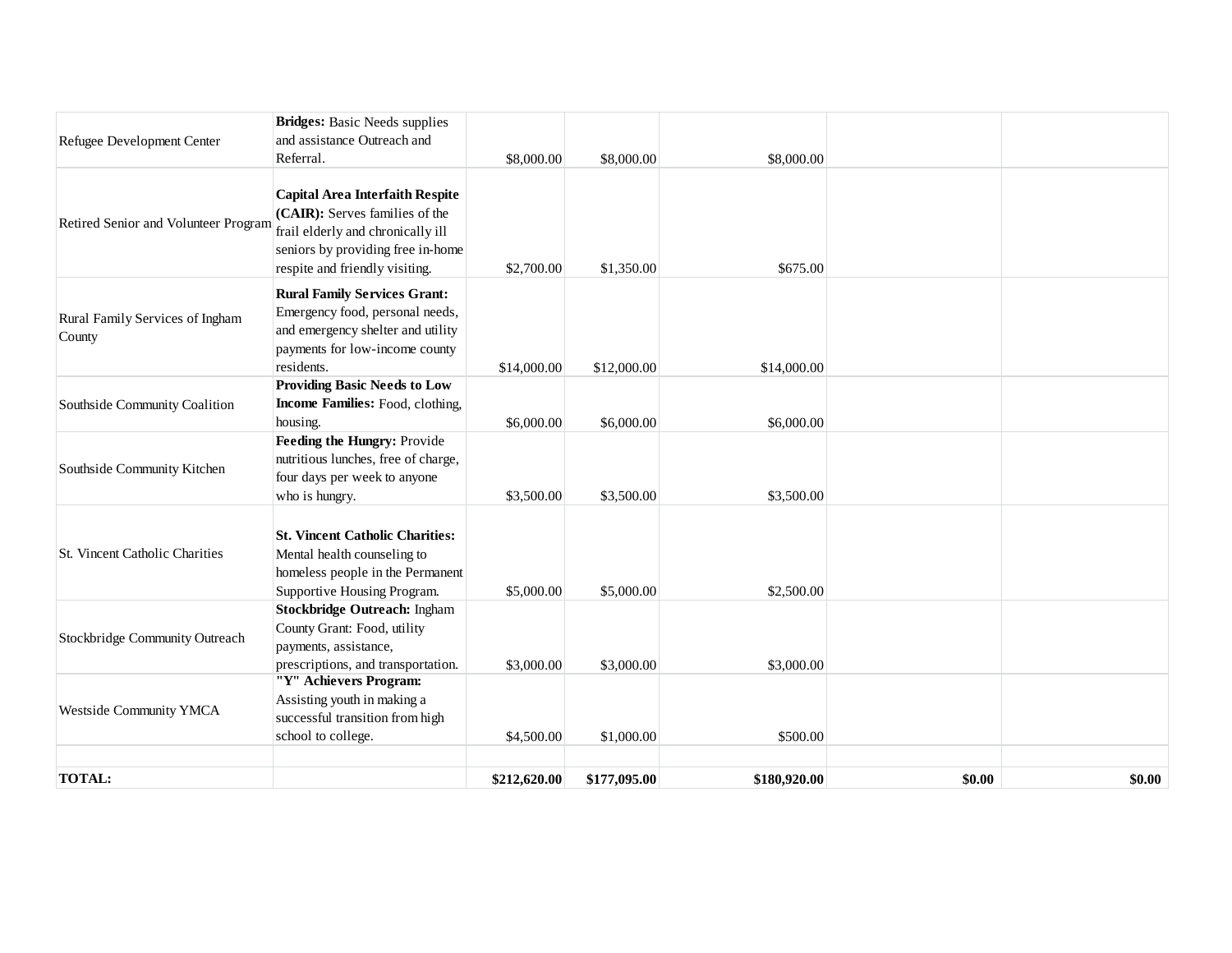## **Agenda Item 2**

### MEMORANDUM

<span id="page-14-0"></span>

| TO:   | Human Services and Finance Committees                                                                        |
|-------|--------------------------------------------------------------------------------------------------------------|
| FROM: | Jared Cypher, Assistant Deputy Controller                                                                    |
| RE:   | Cash Match Agreement with Michigan Department of Human Services – Michigan<br><b>Rehabilitation Services</b> |
| DATE: | October 26, 2012                                                                                             |

This resolution authorizes Ingham County to act as the fiduciary pass-through agency in a cash match agreement with the Michigan Department of Human Services– Michigan Rehabilitation Services to provide vocational guidance and counseling, employment related training and transportation, and placement supports to individuals with disabilities who are eligible for MRS services. Match funding is provided by Peckham, Inc.

This agreement is similar to other agreements the Board of Commissioners approved in 2008 and 2011, whereby Ingham County replaced the Ingham County Department of Human Services in this role, because the prior arrangement came under scrutiny because match dollars may not be federal, and the agreement between two state agencies raised that concern.

The agreement will not exceed \$370,370 (\$100,000 local match). The agreement Michigan Rehabilitation Services will be for the time period of October 1, 2012 through September 30, 2013.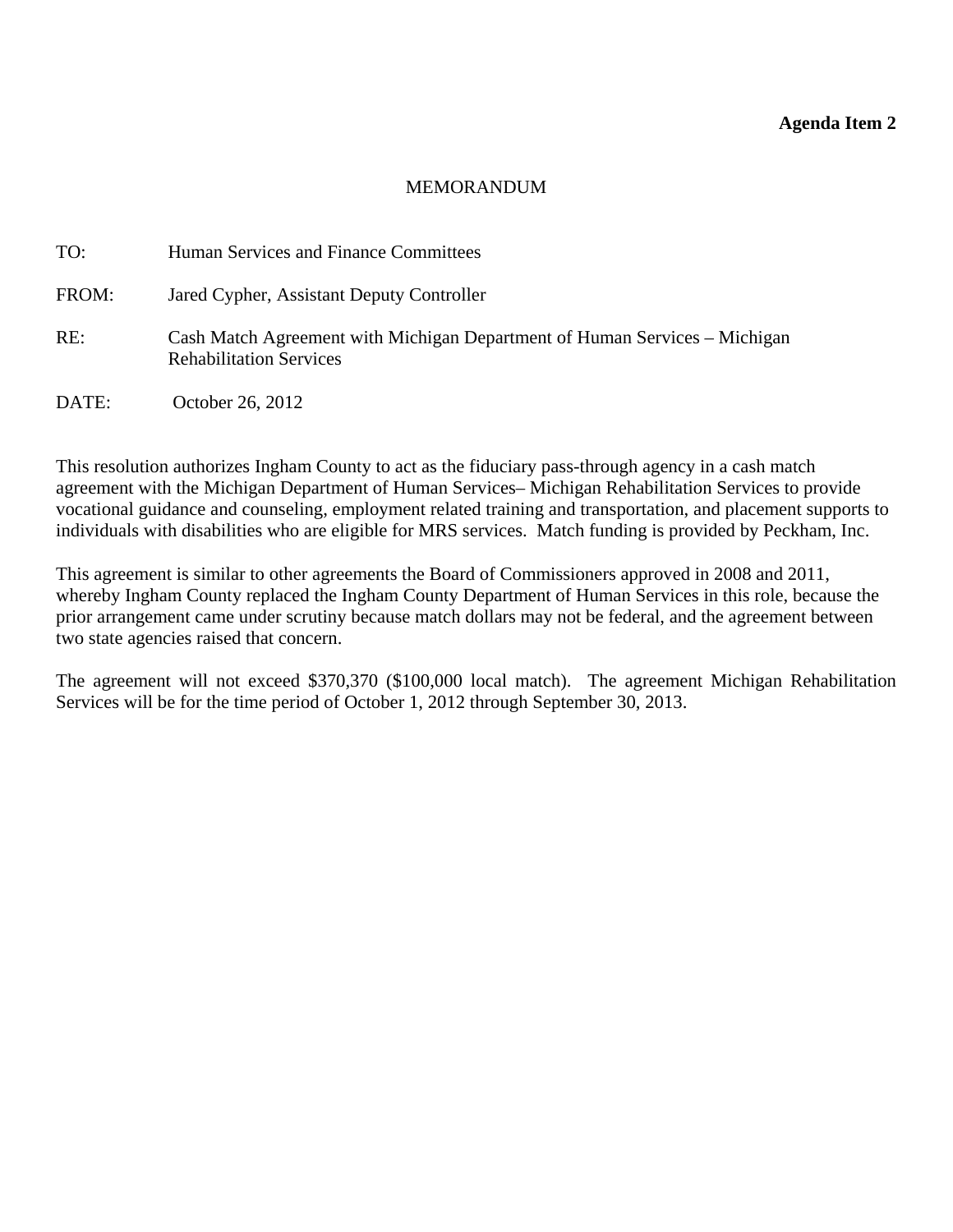Introduced by the Human Services and Finance Committees of the:

# INGHAM COUNTY BOARD OF COMMISSIONERS

# **RESOLUTION TO AUTHORIZE A COOPERATIVE CASH MATCH AGREEMENT WITH THE MICHIGAN DEPARTMENT OF HUMAN SERVICES - MICHIGAN REHABILITATION SERVICES**

WHEREAS, Michigan Rehabilitation Services (MRS) engages in cash match agreements which require contributions from partner organizations; and

WHEREAS, prior to 2008 the Ingham County Department of Human Services (DHS) had a long-standing agreement with MRS to act as a pass through entity for match funding provided by local agencies; and

WHEREAS, the agreement between DHS and MRS came under scrutiny because match dollars may not be federal, and this agreement between two state agencies raises that concern; and

WHEREAS, MRS finds it preferable to establish this agreement with a local government agency to avoid the appearance and confusion of inter-departmental agreements at the state; and

WHEREAS, Ingham County was identified as an appropriate pass through entity to help maintain this agreement, and the agreement was authorized through Resolutions #08-265 and #11-364; and

WHEREAS, MRS wishes to enter into another, similar cash match agreement.

THEREFORE BE IT RESOLVED, that the Ingham County Board of Commissioners authorizes entering into a cash match agreement not to exceed \$370,370 (\$100,000 local match) with Michigan Department of Human Services – Michigan Rehabilitation Services to provide vocational guidance and counseling, employment related training and transportation, and placement supports to individuals with disabilities who are eligible for MRS services.

BE IT FURTHER RESOLVED, that this agreement is contingent upon Ingham County's local match portion (\$100,000) being provided by Peckham, Inc., and no county funds will be used for this purpose.

BE IT FURTHER RESOLVED, the term of this agreement shall be October 1, 2012 through September 30, 2013.

BE IT FURTHER RESOLVED, that the Controller/Administrator is authorized to make any necessary budget adjustments consistent with this resolution.

BE IT FURTHER RESOLVED, the Chairperson of the Ingham County Board of Commissioners and the County Clerk are authorized to sign any necessary contract documents consistent with this resolution and approved as to form by the County Attorney.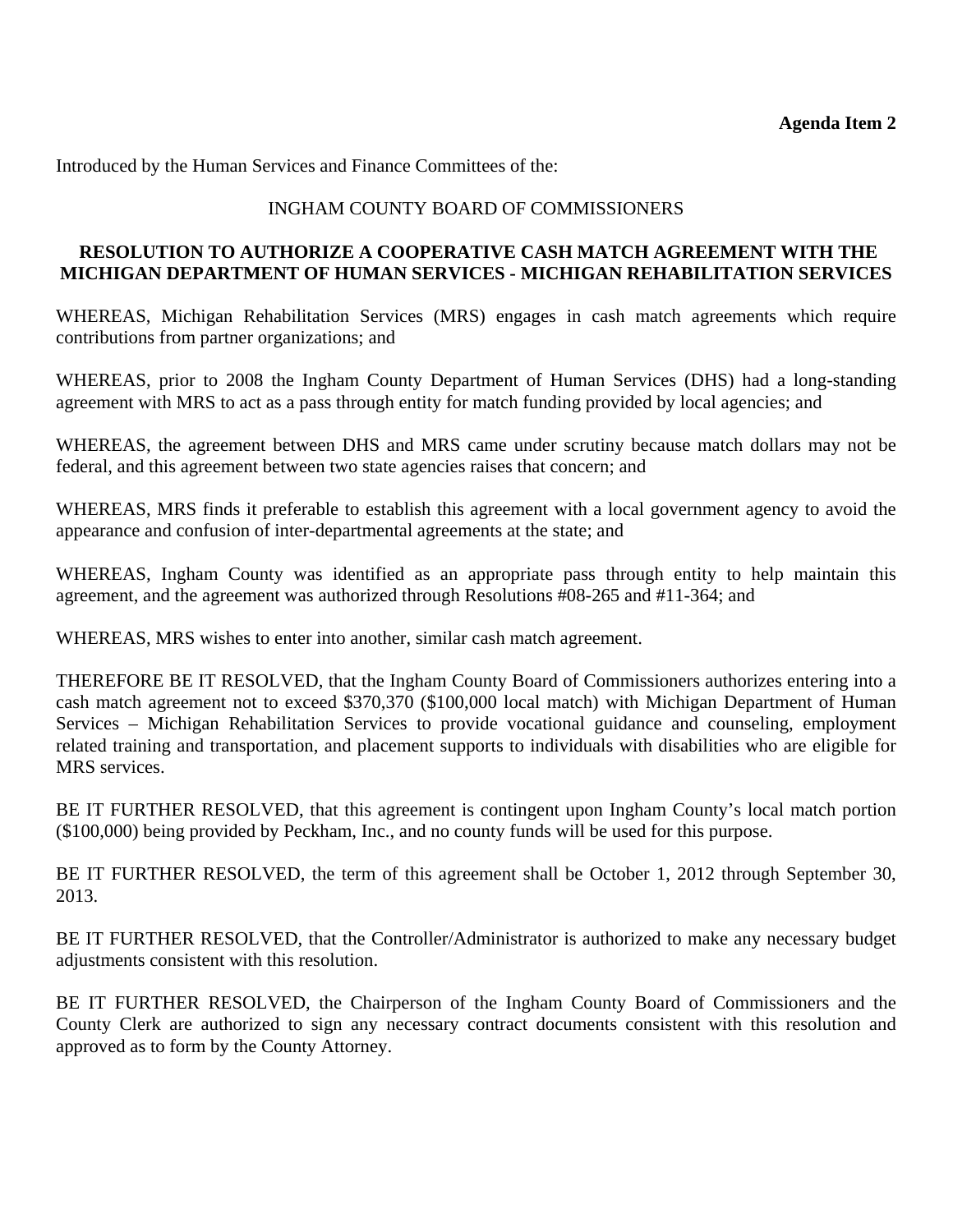# MEMORANDUM

<span id="page-16-0"></span>

| TO:   | Human Services Committee<br><b>Finance Committee</b>                          |
|-------|-------------------------------------------------------------------------------|
| FROM: | Renée Branch Canady, PhD, MPA, Health Officer                                 |
| DATE: | October 3, 2012                                                               |
| RE:   | Resolution to Amend the Agreement with Nick Yono for the Willow Health Center |

This is a recommendation to amend the current agreement with Nick Yono, with offices at 1510 N. Grand River Avenue, Lansing, MI 48906 for space to be utilized at the Willow Health Center, 306 W. Willow Street, Lansing, Michigan.

To apply for federal assistance in the form of the School Based Health Center Capital Grant, the Ingham County Board of Commissioners, per Resolution #11-25, authorized an amendment to the lease for property at 306 West Willow Street, Lansing, Michigan, informing the owner that the federal government has an interest in fixtures on the property and requires the owner to make local filings to comply with the federal grant. The Ingham Community Health Centers received the School Based Health Center Capital Grant and in Resolution #11-315, the Ingham County Board of Commissioners authorized the acceptance of this federal assistance award in the amount of \$499,599.00 to support the alteration and renovation of Otto Community Health Center and Willow Health Center and to purchase equipment for these health centers and its School Wellness Program.

Due to the transfer of ownership of the property where Willow Health Center is located, the Ingham Community Health Centers have requested adequate assurances of performance from Nick Yono to ensure that both the federal government's and Ingham County's investment in this space is protected.

The existing agreement with a term of January 1, 2010 through December 31, 2014 will be amended to state that the landlord will provide adequate assurances of performance. The amendment will also state that in the event that the space at 306 W. Willow, Lansing, MI is not maintained by the landlord, to protect both federal and county investment, Ingham County will maintain the facilities at the landlord's expense. All other terms of the agreement will remain in effect.

I recommend that the Board of Commissioners authorize the amendment to the agreement.

c: Deb Brinson, w/attachment Barb Mastin, w/attachment John Jacobs, w/attachment Jayson Welter, w/attachment Jonathon MacGowen, w/attachment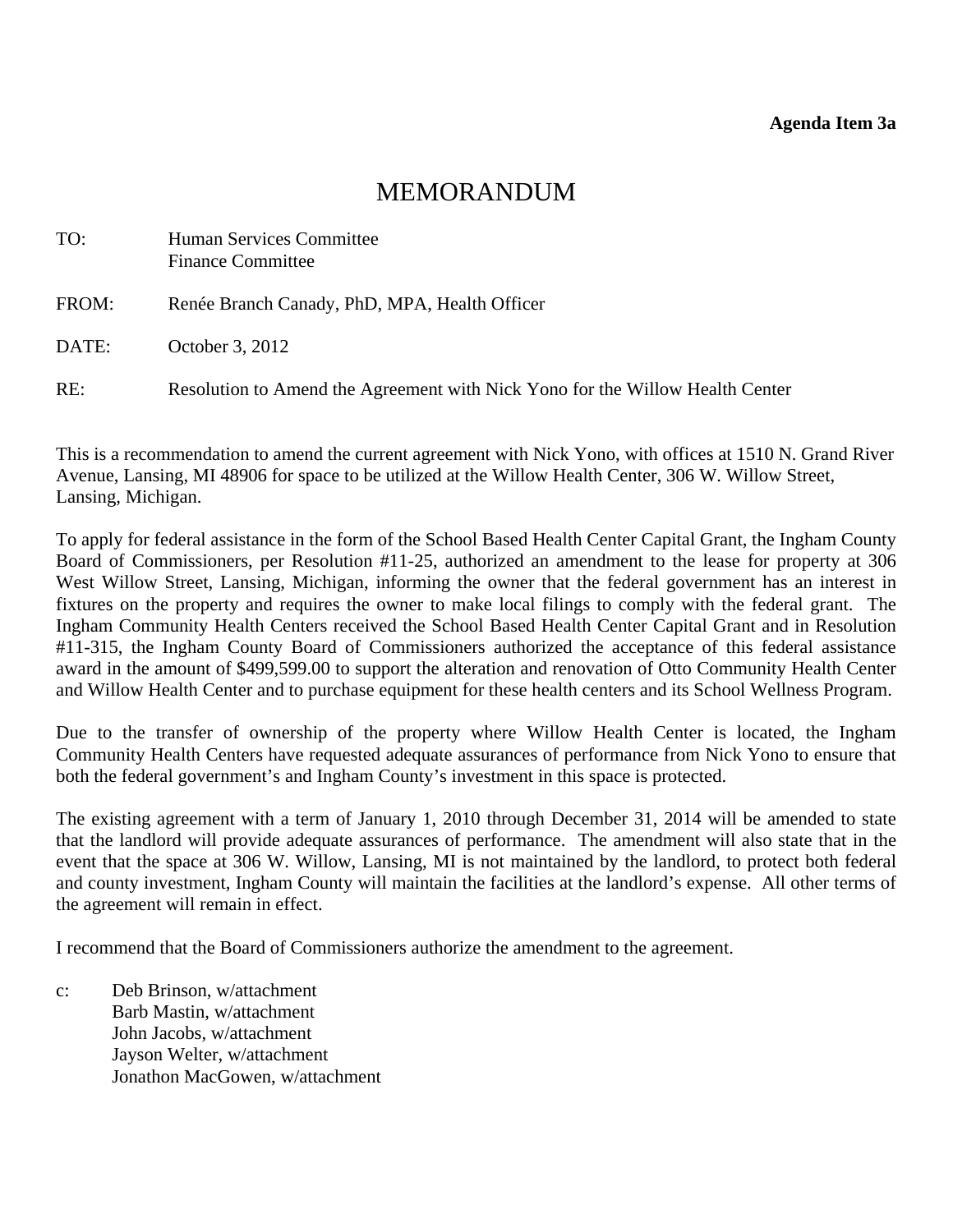Introduced by the Human Services and Finance Committees of the:

# INGHAM COUNTY BOARD OF COMMISSIONERS

# **RESOLUTION TO AUTHORIZE AN AMENDMENT TO THE LEASE AGREEMENT FOR THE WILLOW HEALTH CENTER**

WHEREAS, Ingham County operates the Willow Health Center at 306 West Willow Street in Lansing; and

WHEREAS, the current lease agreement for this site will expire on December 31, 2014; and

WHEREAS, the Health Department received funding in the form of the School Based Health Center Capital grant through the Health Resources and Services Administration and a requirement is to protect the federal government's investment in the property; and

WHEREAS, this language does not affect the cost or duration of the lease; and

WHEREAS, the owner, Nick Yono, has agreed to the proposed amendment and has agreed to comply with the grant requirements; and

WHEREAS, the Health Officer has recommended the Board of Commissioners authorize the amendment.

THEREFORE BE IT RESOLVED, that the Ingham County Board of Commissioners authorize an amendment to the lease for property at 306 West Willow Street, Lansing, Michigan, informing the owner that he must provide adequate assurances of performance for the property and that if the property is not adequately maintained, Ingham County will maintain the facilities at the landlord's expense.

BE IT FURTHER RESOLVED, that the amendment does not change the cost or duration of the existing lease.

BE IT FURTHER RESOLVED, that all other terms and conditions of the lease will remain in full force and effect.

BE IT FURTHER RESOLVED, that the Board Chairperson is authorized to sign the lease amendment after review by the County Attorney.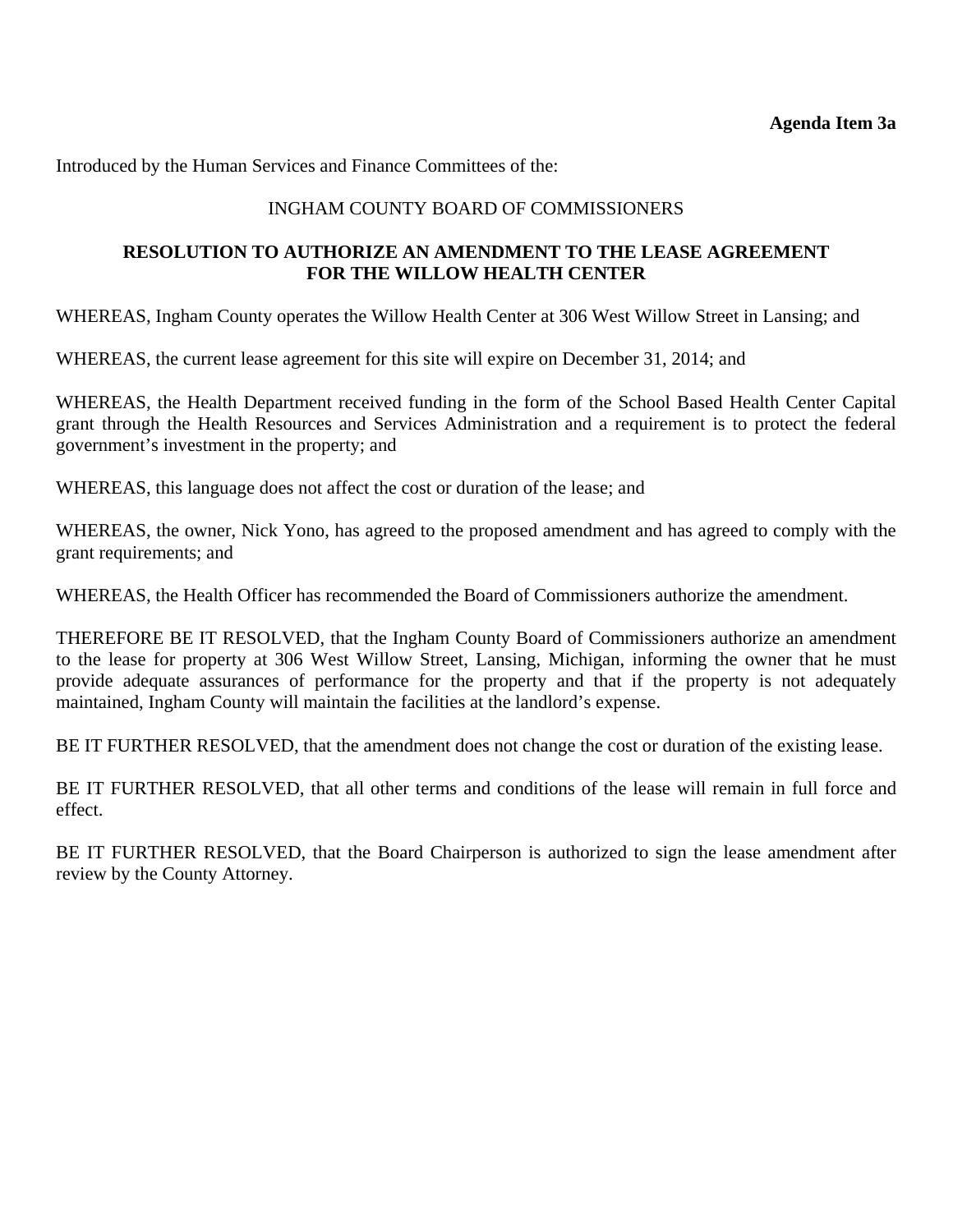# Memorandum

<span id="page-18-0"></span>

| TO:   | Human Services Committee<br><b>Finance Committee</b> |
|-------|------------------------------------------------------|
| FROM: | Renée B. Canady, PhD, MPA, Health Officer            |
| DATE: | October 25, 2012                                     |
| RE:   | 2012-2013 Agreement with the City of Lansing         |

As in previous years, the City of Lansing is proposing to provide financial support for various services provided by or through the Ingham County Health Department that benefit Lansing residents. For this year's agreement the City is offering \$80,000. The supported services include:

- 1. The City of Lansing will provide \$11,000 to support the position of a nurse in the Adult Health Center, and will provide \$1,000 for pharmaceuticals for low-income un- or under-insured people.
- 2. The City of Lansing will support a Day Care Scholarship Program with a total of \$47,000 in funding. They will provide \$40,000 in scholarship monies and \$7,000 for an Account Clerk in the Office for Young Children which will administer the scholarships. Approximately 80 low-income families will benefit from this program.
- 3. The City of Lansing will support counseling and psychological treatment for youth in families affected by the sexual abuse of children with \$21,000 in total funds. The youth are identified by the Health Department, the Department of Social Services, Probate Court, and other community agencies. If there is no other source of assistance, the youth are referred to the Lead Counselor at the High Risk Adolescent Program at Willow Plaza Services who makes referrals to psychologists or counselors who provide treatment at a discounted rate. The City has allocated \$10,000 for psychological services for 25 youth and \$11,000 to support part of the salary of the Lead Counselor.

This support from the City of Lansing helps maintain services the Department could not otherwise provide. The City of Lansing and Ingham County have had a good working relationship for many years. I urge the Board to authorize the continuation of that relationship by adopting the attached resolution.

c: John Jacobs w/attachment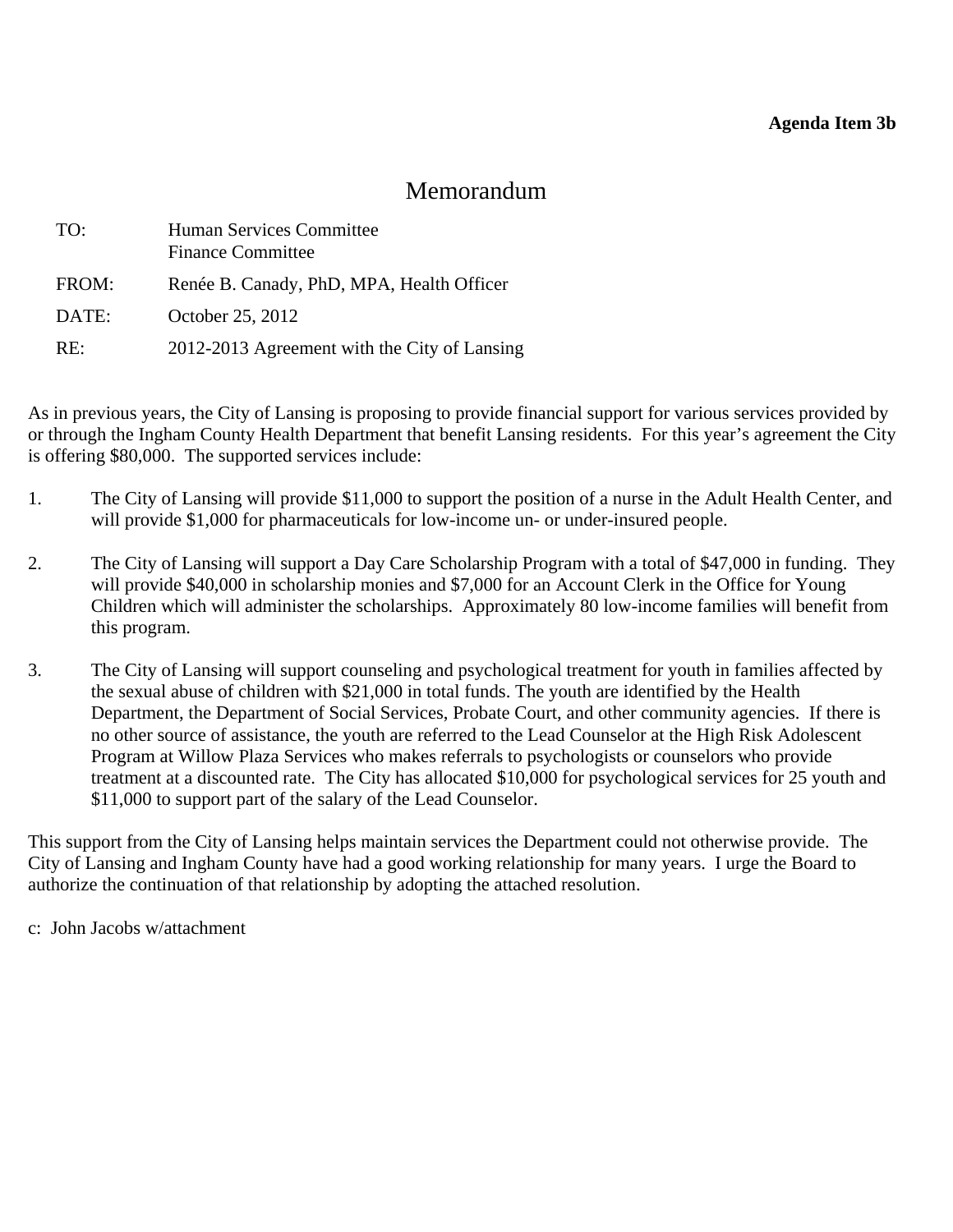# **Agenda Item 3b**

Introduced by the Human Services and Finance Committees of the:

# INGHAM COUNTY BOARD OF COMMISSIONERS

# **RESOLUTION TO AUTHORIZE A 2012-2013 AGREEMENT WITH THE CITY OF LANSING**

WHEREAS, the City of Lansing has for many years provided funding to Ingham County to help support public health services for City of Lansing residents; and

WHEREAS, the City of Lansing is proposing to provide such support for the 2012-2013 fiscal year; and

WHEREAS, these revenues are anticipated in the Health Department's 2013 budget request; and

WHEREAS, the Health Officer has recommended that the Board of Commissioners authorize the agreement with the City of Lansing.

THEREFORE BE IT RESOLVED, that the Ingham County Board of Commissioners authorizes an agreement with the City of Lansing to provide financial support to certain services provided by or through the Ingham County Health Department.

BE IT FURTHER RESOLVED, that the period of the agreement shall be July 1, 2012 through June 30, 2013.

BE IT FURTHER RESOLVED, that the City of Lansing shall provide \$80,000 to support the following services:

- 1. Adult Health/STI Clinic \$11,000
- 2. Health Care Access \$1,000
- 3. Child Care Scholarship Program \$47,000
- 4. High Risk Adolescent Program \$21,000

BE IT FURTHER RESOLVED, that the Board Chairperson be authorized to sign the agreement after review by the County Attorney.